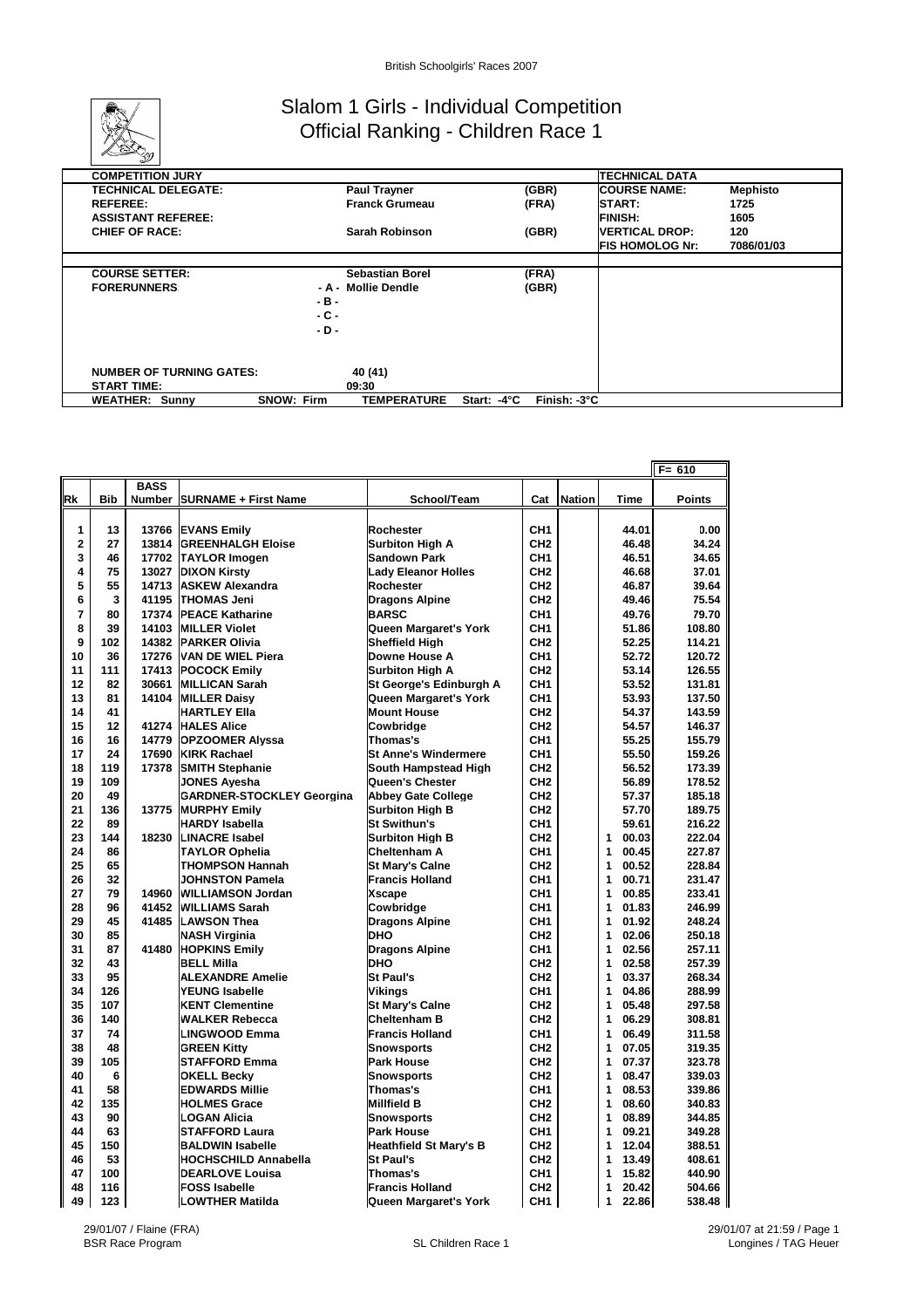| <b>Rk</b>      | <b>Bib</b>            | <b>BASS</b><br>Number | <b>SURNAME + First Name</b>                                     | School/Team                                                    |                                                       | Cat Nation | <b>Time</b>                            | <b>Points</b>              |
|----------------|-----------------------|-----------------------|-----------------------------------------------------------------|----------------------------------------------------------------|-------------------------------------------------------|------------|----------------------------------------|----------------------------|
| 50<br>51<br>52 | 11<br>128<br>141      | 17286                 | <b>TRACY Ellen</b><br><b>WILLIS Katie</b><br><b>HENDRY</b> Iona | <b>St Paul's</b><br>Surbiton High B<br>St George's Edinburgh B | CH <sub>2</sub><br>CH <sub>2</sub><br>CH <sub>2</sub> |            | 25.09<br>1<br>38.07<br>1<br>42.57<br>1 | 569.39<br>749.30<br>811.67 |
|                | <b>DID NOT START</b>  |                       |                                                                 |                                                                |                                                       |            |                                        |                            |
|                | 4                     |                       | 13711 ESPINOSA Stephanie                                        | <b>Sandown Park</b>                                            | CH <sub>2</sub>                                       |            |                                        |                            |
|                | 112                   |                       | <b>THEVENET Marie</b>                                           | <b>CdS Flaine</b>                                              | CH <sub>2</sub>                                       |            |                                        |                            |
|                | 125                   |                       | <b>LEIGH India</b>                                              | <b>Mount House</b>                                             | CH <sub>1</sub>                                       |            |                                        |                            |
|                | <b>DID NOT FINISH</b> |                       |                                                                 |                                                                |                                                       |            |                                        |                            |
|                | 88                    | 17196                 | <b>CAREW Joio</b>                                               | <b>Sandown Park</b>                                            | CH <sub>2</sub>                                       |            |                                        |                            |
|                | 106                   |                       | <b>AGNEW Clarissa</b>                                           | <b>St Mary's Ascot</b>                                         | CH <sub>2</sub>                                       |            |                                        |                            |
|                | <b>DISQUALIFIED</b>   |                       |                                                                 |                                                                |                                                       |            |                                        |                            |
|                | 1                     |                       | <b>BELL Hollie</b>                                              | <b>DHO</b>                                                     | CH <sub>2</sub>                                       |            | Gate 14                                |                            |
|                | 5                     |                       | <b>MILLARD-BOURNE Alice</b>                                     | St Swithun's                                                   | CH <sub>1</sub>                                       |            | Gate                                   | 14                         |
|                | 21                    |                       | <b>SIMPSON Emma</b>                                             | <b>Park House</b>                                              | CH <sub>1</sub>                                       |            | Gate                                   | 26                         |
|                | 28                    |                       | <b>DONZEL Myrtille</b>                                          | <b>CdS Flaine</b>                                              | CH <sub>2</sub>                                       |            | Gate                                   | 18                         |
|                | 35                    | 17724                 | <b>McFADDEN Katherine</b>                                       | South Hampstead High                                           | CH <sub>2</sub>                                       |            | Gate                                   | 26                         |
|                | 83                    |                       | <b>YEOWARD Rosie</b>                                            | <b>Mount House</b>                                             | CH <sub>1</sub>                                       |            | Gate                                   | 19                         |
|                | 91                    |                       | <b>GOODWIN Lara</b>                                             | <b>Abbey Gate College</b>                                      | CH <sub>2</sub>                                       |            | Gate                                   | 20                         |
|                | 122                   |                       | <b>MAYNARD Lucy</b>                                             | <b>BARSC</b>                                                   | CH <sub>1</sub>                                       |            | Gate                                   | $\overline{7}$             |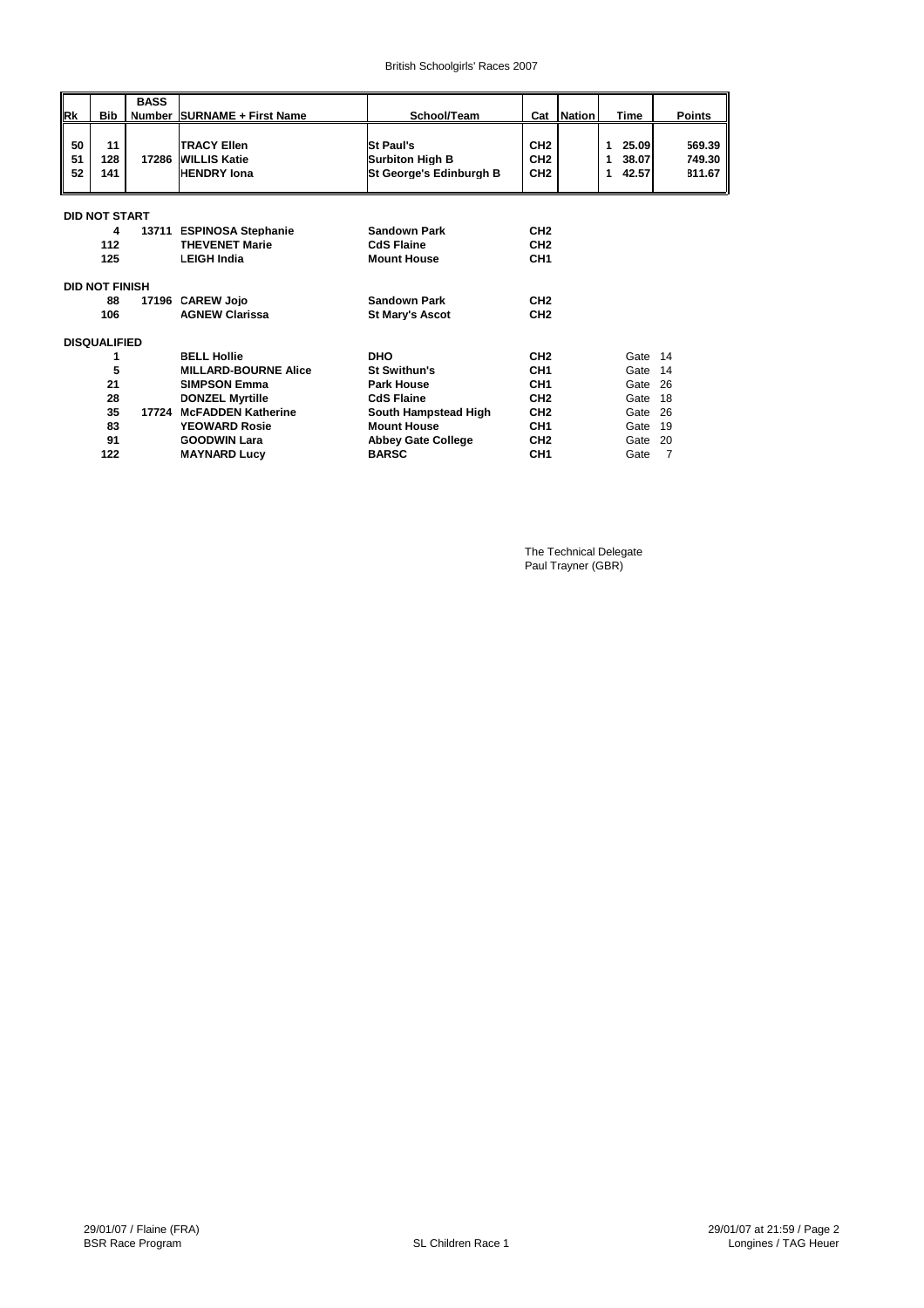| <b>Name of Event</b> |                           | FENALI I VALVULATIVN<br>British Schoolgirls' Races - SL 1 Girls - Children Race 1 |            |                    |               |                    |
|----------------------|---------------------------|-----------------------------------------------------------------------------------|------------|--------------------|---------------|--------------------|
|                      |                           |                                                                                   |            |                    |               |                    |
| <b>Date</b>          |                           | Slalom<br>29 January 2007 Discipline                                              | Name of TD |                    | Paul Trayner  |                    |
|                      | The Best 10 at Finish     |                                                                                   |            |                    |               |                    |
| <b>Result</b>        | <b>Number</b>             | Name                                                                              | Nat        | <b>Seed Points</b> | Best 5        | <b>Race Points</b> |
| 1                    |                           | 13766 EVANS Emily                                                                 |            | 228.99             | 228.99        | 0.00               |
| 2                    |                           | 13814 GREENHALGH Eloise                                                           |            | 289.33             | 289.33        | 34.24              |
| 3                    |                           | 17702 TAYLOR Imogen                                                               |            | 308.28             |               |                    |
| 4                    |                           | 13027 DIXON Kirsty                                                                |            | 264.07             | 264.07        | 37.01              |
| 5                    |                           | 14713 ASKEW Alexandra                                                             |            | 236.28             | 236.28        | 39.64              |
| 6                    |                           | 41195 THOMAS Jeni                                                                 |            | 341.46             |               |                    |
| 7                    |                           | 17374 PEACE Katharine                                                             |            | 285.84             | 285.84        | 79.70              |
| 8                    |                           | 14103 MILLER Violet                                                               |            | 378.66             |               |                    |
| 9                    |                           | 14382 PARKER Olivia                                                               |            | 322.20             |               |                    |
| <b>10</b>            |                           | 17276 VAN DE WIEL Piera                                                           |            | 341.09             |               |                    |
|                      |                           |                                                                                   |            |                    |               |                    |
|                      | The Best 5 at Start       |                                                                                   |            |                    |               |                    |
|                      | <b>Number</b>             | Name                                                                              | <b>Nat</b> | <b>Seed Points</b> |               |                    |
|                      |                           | 13766 EVANS Emily                                                                 |            | 228.99             |               |                    |
|                      |                           | 14713 ASKEW Alexandra                                                             |            | 236.28             |               |                    |
|                      |                           | 13027 DIXON Kirsty                                                                |            | 264.07             |               |                    |
|                      |                           | 17374 PEACE Katharine                                                             |            | 285.84             |               |                    |
|                      |                           | 13814 GREENHALGH Eloise                                                           |            | 289.33             |               |                    |
| <b>Totals</b>        |                           |                                                                                   |            |                    |               |                    |
| <b>(B)</b>           |                           | <b>BASS Points of Best 5 at Start</b>                                             |            | 1304.51            |               |                    |
| (A)                  |                           | <b>BASS Points of Best 5 to Finish in Top 10</b>                                  |            |                    | 1304.51       |                    |
| (C)                  |                           | <b>RACE Points of Corresponding Competitors</b>                                   |            |                    |               | 190.59             |
|                      |                           |                                                                                   |            |                    |               |                    |
|                      | <b>Calculated Penalty</b> |                                                                                   |            |                    |               | <b>Penalty</b>     |
|                      |                           | (B)<br>(C)<br>(A)                                                                 |            | Divide by 10       |               | <b>Applied</b>     |
|                      |                           | 190.59<br>1304.51<br>1304.51                                                      |            | 2418.43            |               | 241.84             |
|                      | <b>Category Adder</b>     |                                                                                   |            |                    |               | 0.00               |
|                      | <b>Correction Value</b>   |                                                                                   |            |                    |               | 0.00               |
|                      | <b>Applied Penalty</b>    |                                                                                   |            |                    |               | 241.84             |
|                      |                           |                                                                                   |            |                    |               |                    |
|                      | <b>Signature of TD</b>    |                                                                                   |            |                    | <b>Number</b> |                    |

## **PENALTY CALCULATION**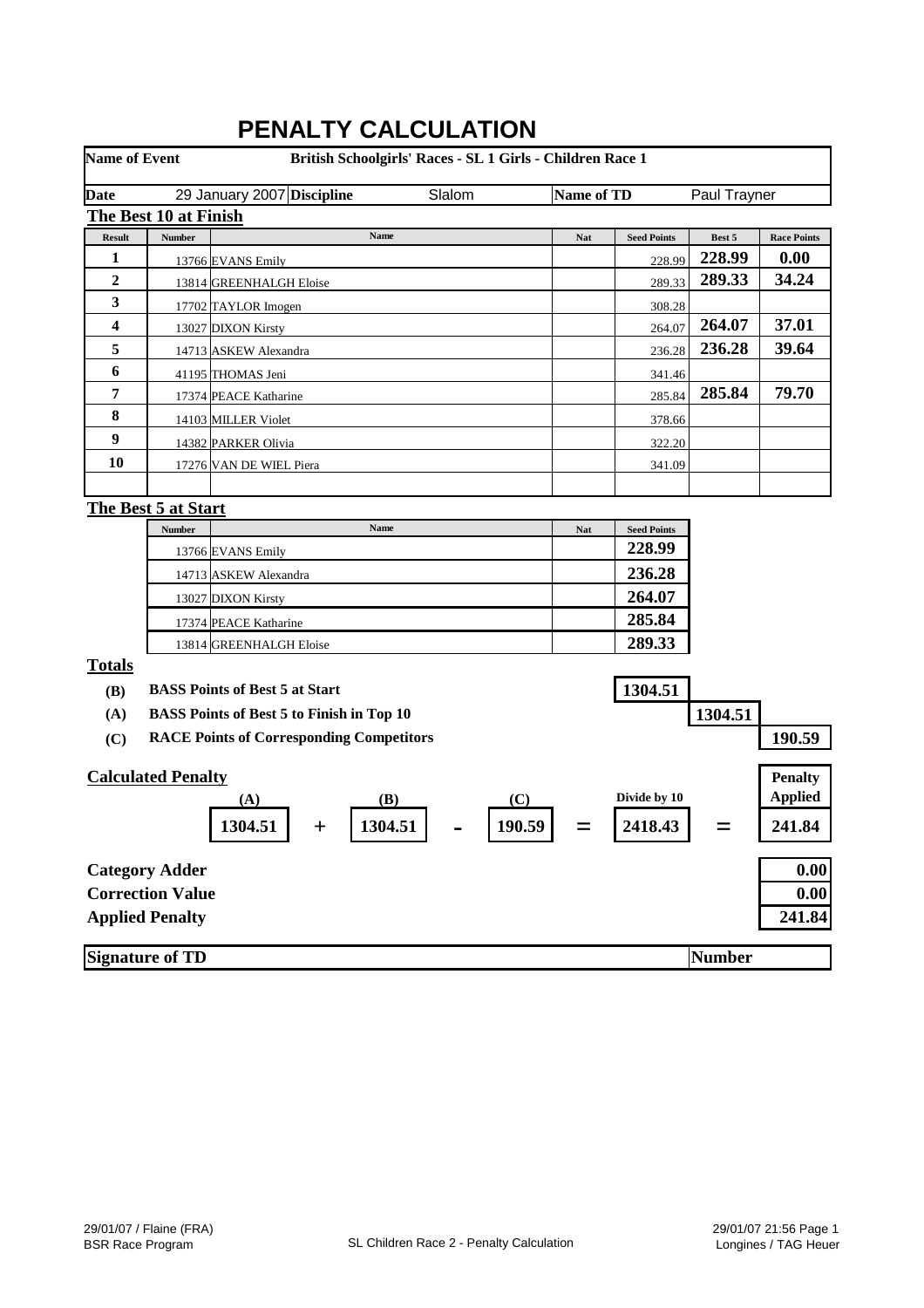

### **Slalom 1 Girls - Individual Competition Official Ranking - Children Race 2**

| <b>COMPETITION JURY</b>         |                   |                       |             |              | ITECHNICAL DATA               |            |
|---------------------------------|-------------------|-----------------------|-------------|--------------|-------------------------------|------------|
| <b>TECHNICAL DELEGATE:</b>      |                   | <b>Paul Trayner</b>   |             | (GBR)        | <b>COURSE NAME:</b>           | Mephisto   |
| <b>REFEREE:</b>                 |                   | <b>Franck Grumeau</b> |             | (FRA)        | START:                        | 1725       |
| <b>ASSISTANT REFEREE:</b>       |                   |                       |             |              | <b>FINISH:</b>                | 1605       |
| <b>CHIEF OF RACE:</b>           |                   | Sarah Robinson        |             | (GBR)        | <b>VERTICAL DROP:</b>         | 120        |
|                                 |                   |                       |             |              | <b>FIS HOMOLOG Nr:</b>        | 7086/01/03 |
|                                 |                   |                       |             |              |                               |            |
| <b>COURSE SETTER:</b>           |                   |                       |             |              | <b>Sebastian Borel</b>        | (FRA)      |
| <b>FORERUNNERS:</b>             |                   |                       |             |              | <b>Mollie Dendle</b><br>- A - | (GBR)      |
|                                 |                   |                       |             |              | - в -                         |            |
|                                 |                   |                       |             |              | - C -                         |            |
|                                 |                   |                       |             |              | - D -                         |            |
|                                 |                   |                       |             |              |                               |            |
|                                 |                   |                       |             |              |                               |            |
| <b>NUMBER OF TURNING GATES:</b> |                   |                       |             |              | 41<br>(42)                    |            |
| <b>START TIME:</b>              |                   |                       |             |              | 12:55                         |            |
| <b>WEATHER: Sunny</b>           | <b>SNOW: Firm</b> | <b>TEMPERATURE</b>    | Start: -4°C | Finish: -3°C |                               |            |

|                |            |             |                                                |                                               |                                    |            |                          | $F = 610$        |
|----------------|------------|-------------|------------------------------------------------|-----------------------------------------------|------------------------------------|------------|--------------------------|------------------|
|                |            | <b>BASS</b> |                                                |                                               |                                    |            |                          |                  |
| Rk             | <b>Bib</b> |             | <b>Number SURNAME + First Name</b>             | School/Team                                   |                                    | Cat Nation | <b>Time</b>              | <b>Points</b>    |
|                |            |             |                                                |                                               |                                    |            |                          |                  |
| 1              | 13         |             | 13766 EVANS Emily                              | Rochester                                     | CH <sub>1</sub>                    |            | 46.28                    | 0.00             |
| $\overline{2}$ | 27         | 13814       | <b>GREENHALGH Eloise</b>                       | <b>Surbiton High A</b>                        | CH <sub>2</sub>                    |            | 46.92                    | 8.44             |
| 3              | 75         | 13027       | <b>DIXON Kirsty</b>                            | <b>Lady Eleanor Holles</b>                    | CH <sub>2</sub>                    |            | 48.60                    | 30.58            |
| 4              | 55         |             | 14713 ASKEW Alexandra                          | Rochester                                     | CH <sub>2</sub>                    |            | 48.62                    | 30.84            |
| 5              | 35         |             | 17724 McFADDEN Katherine                       | South Hampstead High                          | CH <sub>2</sub>                    |            | 50.67                    | 57.86            |
| 6              | 80         |             | 17374 PEACE Katharine                          | <b>BARSC</b>                                  | CH <sub>1</sub>                    |            | 50.69                    | 58.13            |
| $\overline{7}$ | 3          |             | 41195 THOMAS Jeni                              | <b>Dragons Alpine</b>                         | CH <sub>2</sub>                    |            | 51.13                    | 63.93            |
| 8              | 36         |             | 17276 VAN DE WIEL Piera                        | Downe House A                                 | CH <sub>1</sub>                    |            | 52.56                    | 82.77            |
| 9              | 39         |             | 14103 MILLER Violet                            | Queen Margaret's York                         | CH <sub>1</sub>                    |            | 52.69                    | 84.49            |
| 10             | 88         |             | 17196 CAREW Jojo                               | <b>Sandown Park</b>                           | CH <sub>2</sub>                    |            | 52.80                    | 85.94            |
| 11             | 81         |             | 14104 MILLER Daisy                             | Queen Margaret's York                         | CH <sub>1</sub>                    |            | 53.14                    | 90.42            |
| 12             | 12         | 41274       | <b>HALES Alice</b>                             | Cowbridge                                     | CH <sub>2</sub>                    |            | 53.91                    | 100.57           |
| 13             | 24         | 17690       | <b>KIRK Rachael</b>                            | <b>St Anne's Windermere</b>                   | CH <sub>1</sub>                    |            | 55.18                    | 117.31           |
| 14             | 82         |             | 30661 MILLICAN Sarah                           | St George's Edinburgh A                       | CH <sub>1</sub>                    |            | 55.34                    | 119.42           |
| 15             | 11         |             | <b>TRACY Ellen</b>                             | St Paul's                                     | CH <sub>2</sub>                    |            | 55.65                    | 123.50           |
| 16             | 41         |             | <b>HARTLEY Ella</b>                            | <b>Mount House</b>                            | CH <sub>2</sub>                    |            | 56.52                    | 134.97           |
| 17             | 111        |             | 17413 POCOCK Emily                             | <b>Surbiton High A</b>                        | CH <sub>2</sub>                    |            | 56.57                    | 135.63           |
| 18             | 65         |             | THOMPSON Hannah                                | <b>St Marv's Calne</b>                        | CH <sub>2</sub>                    |            | 58.25                    | 157.77           |
| 19             | 122        |             | <b>MAYNARD Lucy</b>                            | <b>BARSC</b>                                  | CH <sub>1</sub>                    |            | 58.33                    | 158.83           |
| 20             | 16         | 14779       | <b>OPZOOMER Alyssa</b>                         | Thomas's                                      | CH <sub>1</sub>                    |            | 58.63                    | 162.78           |
| 21             | 119        | 17378       | <b>SMITH Stephanie</b>                         | South Hampstead High                          | CH <sub>2</sub>                    |            | 58.75                    | 164.36           |
| 22             | 105        |             | <b>STAFFORD Emma</b>                           | <b>Park House</b>                             | CH <sub>2</sub>                    |            | 59.01                    | 167.79           |
| 23             | 106        |             | <b>AGNEW Clarissa</b>                          | St Mary's Ascot                               | CH <sub>2</sub>                    |            | 59.60                    | 175.57           |
| 24             | 49         |             | <b>GARDNER-STOCKLEY Georgina</b>               | <b>Abbey Gate College</b>                     | CH <sub>2</sub>                    |            | 1<br>00.14               | 182.68           |
| 25             | 79         | 14960       | <b>WILLIAMSON Jordan</b>                       | <b>Xscape</b>                                 | CH <sub>1</sub>                    |            | 01.04<br>1               | 194.55           |
| 26             | 46         |             | 17702 TAYLOR Imogen                            | <b>Sandown Park</b>                           | CH <sub>1</sub>                    |            | 1<br>01.26               | 197.45           |
| 27             | 128        | 17286       | <b>WILLIS Katie</b>                            | <b>Surbiton High B</b>                        | CH <sub>2</sub>                    |            | 1<br>02.29               | 211.02           |
| 28             | 136        | 13775       | <b>MURPHY Emily</b>                            | <b>Surbiton High B</b>                        | CH <sub>2</sub>                    |            | 1<br>03.87               | 231.85           |
| 29             | 74         |             | <b>LINGWOOD Emma</b>                           | <b>Francis Holland</b>                        | CH <sub>1</sub>                    |            | 1<br>03.91               | 232.37           |
| 30             | 45         | 41485       | <b>LAWSON Thea</b>                             | <b>Dragons Alpine</b>                         | CH <sub>1</sub>                    |            | 1<br>04.55               | 240.81           |
| 31             | 107        |             | <b>KENT Clementine</b>                         | <b>St Mary's Calne</b>                        | CH <sub>2</sub>                    |            | 1<br>04.64               | 242.00           |
| 32<br>33       | 32<br>5    |             | JOHNSTON Pamela                                | <b>Francis Holland</b>                        | CH <sub>1</sub><br>CH <sub>1</sub> |            | 1<br>05.43<br>1<br>05.71 | 252.41<br>256.10 |
| 34             | 87         |             | <b>MILLARD-BOURNE Alice</b>                    | St Swithun's                                  |                                    |            |                          |                  |
|                |            | 41480       | <b>HOPKINS Emily</b>                           | <b>Dragons Alpine</b>                         | CH <sub>1</sub>                    |            | 1<br>06.01               | 260.05           |
| 35<br>36       | 144<br>89  | 18230       | <b>LINACRE Isabel</b><br><b>HARDY Isabella</b> | <b>Surbiton High B</b><br><b>St Swithun's</b> | CH <sub>2</sub><br>CH <sub>1</sub> |            | 1<br>06.33<br>1<br>06.83 | 264.27<br>270.86 |
| 37             | 85         |             | NASH Virginia                                  | <b>DHO</b>                                    | CH <sub>2</sub>                    |            | 1<br>06.87               | 271.39           |
| 38             | 1          |             | <b>BELL Hollie</b>                             | <b>DHO</b>                                    | CH <sub>2</sub>                    |            | 1<br>07.08               | 274.16           |
| 39             | 95         |             | <b>ALEXANDRE Amelie</b>                        | St Paul's                                     | CH <sub>2</sub>                    |            | 1<br>07.11               | 274.55           |
| 40             | 102        | 14382       | <b>PARKER Olivia</b>                           | <b>Sheffield High</b>                         | CH <sub>2</sub>                    |            | 1<br>07.26               | 276.53           |
| 41             | 91         |             | <b>GOODWIN Lara</b>                            | <b>Abbey Gate College</b>                     | CH <sub>2</sub>                    |            | 1<br>07.29               | 276.93           |
| 42             | 58         |             | <b>EDWARDS Millie</b>                          | Thomas's                                      | CH <sub>1</sub>                    |            | 1<br>07.34               | 277.58           |
| 43             | 43         |             | <b>BELL Milla</b>                              | <b>DHO</b>                                    | CH <sub>2</sub>                    |            | 1<br>07.60               | 281.01           |
| 44             | 141        |             | <b>HENDRY lona</b>                             | St George's Edinburgh B                       | CH <sub>2</sub>                    |            | 1<br>08.00               | 286.28           |
| 45             | 86         |             | <b>TAYLOR Ophelia</b>                          | Cheltenham A                                  | CH <sub>1</sub>                    |            | 08.04<br>1               | 286.81           |
| 46             | 126        |             | YEUNG Isabelle                                 | Vikinas                                       | CH <sub>1</sub>                    |            | 1<br>09.03               | 299.86           |
| 47             | 90         |             | LOGAN Alicia                                   | <b>Snowsports</b>                             | CH <sub>2</sub>                    |            | 09.13<br>1               | 301.18           |
| 48             | 109        |             | <b>JONES Ayesha</b>                            | Queen's Chester                               | CH <sub>2</sub>                    |            | 09.43<br>1               | 305.13           |
| 49             | 53         |             | <b>HOCHSCHILD Annabella</b>                    | St Paul's                                     | CH <sub>2</sub>                    |            | 1<br>09.64               | 307.90           |
| 50             | 48         |             | <b>GREEN Kitty</b>                             | <b>Snowsports</b>                             | CH <sub>2</sub>                    |            | 10.34<br>1               | 317.13           |
| 51             | 6          |             | <b>OKELL Becky</b>                             | <b>Snowsports</b>                             | CH <sub>2</sub>                    |            | 10.60<br>1               | 320.55           |
| 52             | 63         |             | <b>STAFFORD Laura</b>                          | <b>Park House</b>                             | CH <sub>1</sub>                    |            | 1<br>12.98               | 351.92           |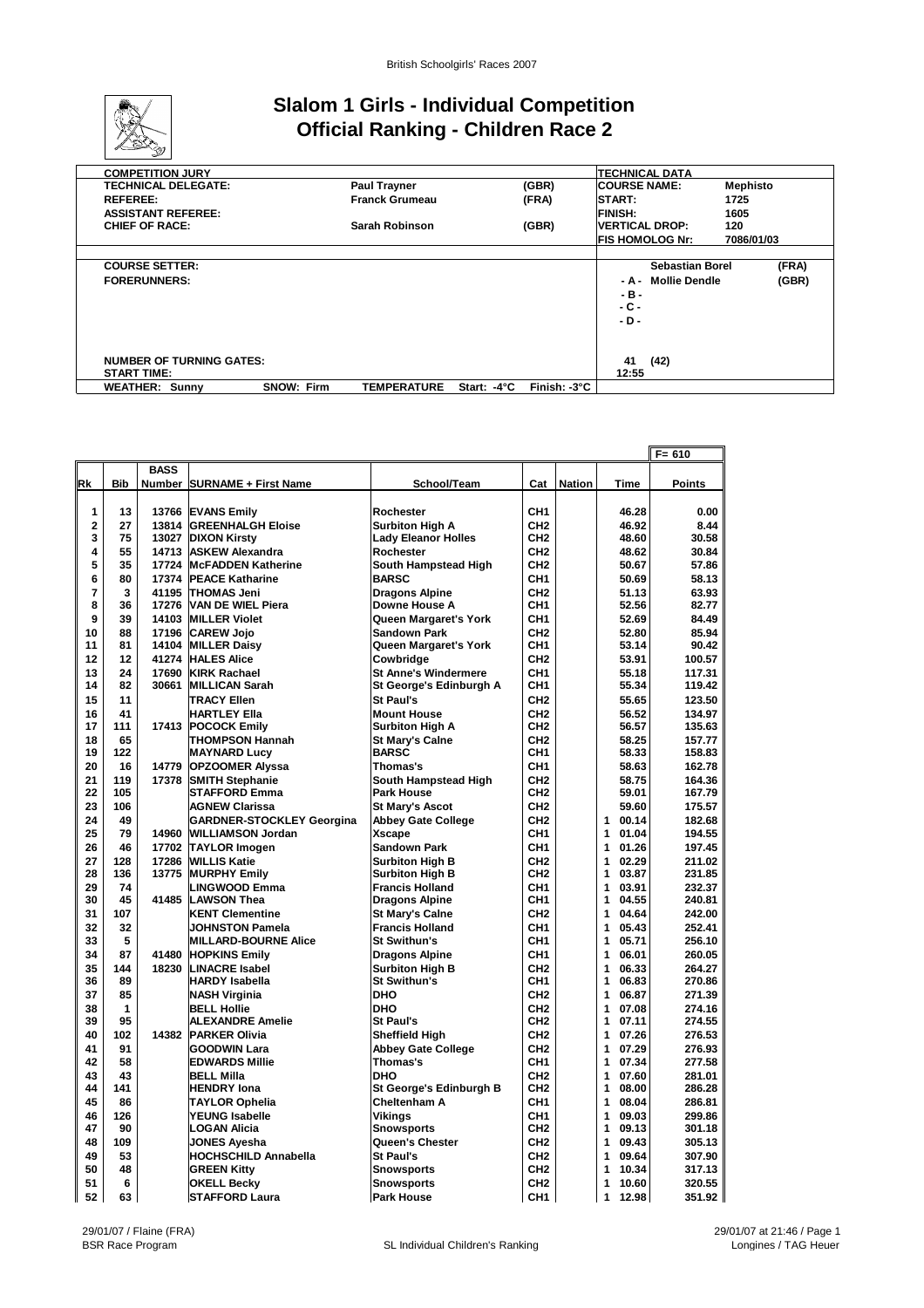#### British Schoolgirls' Races 2007

|                                              |                                                    |             |                                                                                                                                                                                                     |                                                                                                                                                                       |                                                                                                                                                      |               |                                                                                                              | $F = 610$                                                                    |
|----------------------------------------------|----------------------------------------------------|-------------|-----------------------------------------------------------------------------------------------------------------------------------------------------------------------------------------------------|-----------------------------------------------------------------------------------------------------------------------------------------------------------------------|------------------------------------------------------------------------------------------------------------------------------------------------------|---------------|--------------------------------------------------------------------------------------------------------------|------------------------------------------------------------------------------|
| Rk                                           | <b>Bib</b>                                         | <b>BASS</b> | Number SURNAME + First Name                                                                                                                                                                         | School/Team                                                                                                                                                           | Cat                                                                                                                                                  | <b>Nation</b> | Time                                                                                                         | <b>Points</b>                                                                |
| 53<br>54<br>55<br>56<br>57<br>58<br>59<br>60 | 83<br>135<br>116<br>150<br>123<br>140<br>100<br>96 |             | <b>YEOWARD Rosie</b><br><b>HOLMES Grace</b><br><b>FOSS Isabelle</b><br><b>BALDWIN Isabelle</b><br><b>LOWTHER Matilda</b><br><b>WALKER Rebecca</b><br><b>DEARLOVE Louisa</b><br>41452 WILLIAMS Sarah | <b>Mount House</b><br>Millfield B<br><b>Francis Holland</b><br><b>Heathfield St Mary's B</b><br>Queen Margaret's York<br>Cheltenham B<br>Thomas's<br><b>Cowbridge</b> | CH <sub>1</sub><br>CH <sub>2</sub><br>CH <sub>2</sub><br>CH <sub>2</sub><br>CH <sub>1</sub><br>CH <sub>2</sub><br>CH <sub>1</sub><br>CH <sub>1</sub> |               | 14.11<br>1<br>14.97<br>1<br>15.07<br>1<br>18.14<br>1<br>19.30<br>1<br>20.80<br>1<br>29.45<br>1<br>43.61<br>1 | 366.82<br>378.15<br>379.47<br>419.94<br>435.22<br>455.00<br>569.01<br>755.65 |
|                                              | <b>DID NOT START</b>                               |             |                                                                                                                                                                                                     |                                                                                                                                                                       |                                                                                                                                                      |               |                                                                                                              |                                                                              |
|                                              | 125                                                |             | <b>LEIGH India</b>                                                                                                                                                                                  | <b>Mount House</b>                                                                                                                                                    | CH <sub>1</sub>                                                                                                                                      |               |                                                                                                              |                                                                              |
|                                              | 4                                                  |             | 13711 ESPINOSA Stephanie                                                                                                                                                                            | <b>Sandown Park</b>                                                                                                                                                   | CH <sub>2</sub>                                                                                                                                      |               |                                                                                                              |                                                                              |
|                                              | 28                                                 |             | <b>DONZEL Myrtille</b>                                                                                                                                                                              | <b>CdS Flaine</b>                                                                                                                                                     | CH <sub>2</sub>                                                                                                                                      |               |                                                                                                              |                                                                              |
|                                              | 112                                                |             | <b>THEVENET Marie</b>                                                                                                                                                                               | <b>CdS Flaine</b>                                                                                                                                                     | CH <sub>2</sub>                                                                                                                                      |               |                                                                                                              |                                                                              |
|                                              | <b>DISQUALIFIED</b>                                |             |                                                                                                                                                                                                     |                                                                                                                                                                       |                                                                                                                                                      |               |                                                                                                              |                                                                              |
|                                              | 21                                                 |             | <b>SIMPSON Emma</b>                                                                                                                                                                                 | <b>Park House</b>                                                                                                                                                     | CH <sub>1</sub>                                                                                                                                      |               | Gate 26                                                                                                      |                                                                              |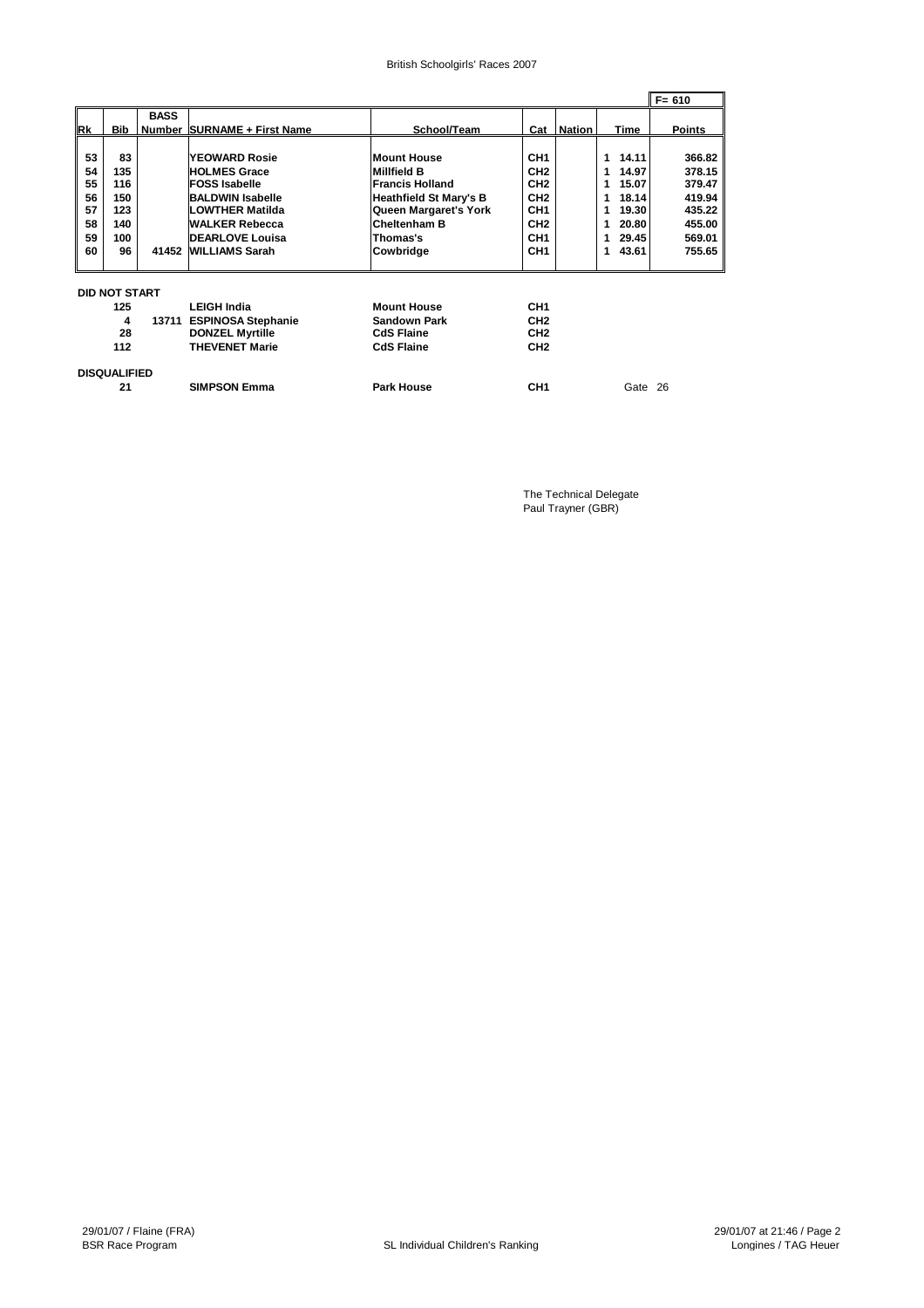| <b>Name of Event</b> |                           | British Schoolgirls' Races - SL 1 Girls - Children Race 2 |            |                    |               |                    |
|----------------------|---------------------------|-----------------------------------------------------------|------------|--------------------|---------------|--------------------|
| <b>Date</b>          |                           | Slalom<br>29 January 2007 Discipline                      | Name of TD |                    | Paul Trayner  |                    |
|                      | The Best 10 at Finish     |                                                           |            |                    |               |                    |
| <b>Result</b>        | Number                    | Name                                                      | <b>Nat</b> | <b>Seed Points</b> | Best 5        | <b>Race Points</b> |
| 1                    |                           | 13766 EVANS Emily                                         |            | 228.99             | 228.99        | 0.00               |
| $\boldsymbol{2}$     |                           | 13814 GREENHALGH Eloise                                   |            | 289.33             | 289.33        | 8.44               |
| 3                    |                           | 13027 DIXON Kirsty                                        |            | 264.07             | 264.07        | 30.58              |
| 4                    |                           | 14713 ASKEW Alexandra                                     |            | 236.28             | 236.28        | 30.84              |
| 5                    |                           | 17724 McFADDEN Katherine                                  |            | 352.86             |               |                    |
| 6                    |                           | 17374 PEACE Katharine                                     |            | 285.84             | 285.84        | 58.13              |
| 7                    |                           | 41195 THOMAS Jeni                                         |            | 341.46             |               |                    |
| 8                    |                           | 17276 VAN DE WIEL Piera                                   |            | 341.09             |               |                    |
| 9                    |                           | 14103 MILLER Violet                                       |            | 378.66             |               |                    |
| 10                   |                           | 17196 CAREW Jojo                                          |            | 351.56             |               |                    |
|                      |                           |                                                           |            |                    |               |                    |
|                      | The Best 5 at Start       |                                                           |            |                    |               |                    |
|                      | Number                    | Name                                                      | <b>Nat</b> | <b>Seed Points</b> |               |                    |
|                      |                           | 13766 EVANS Emily                                         |            | 228.99             |               |                    |
|                      |                           | 14713 ASKEW Alexandra                                     |            | 236.28             |               |                    |
|                      |                           | 13027 DIXON Kirsty                                        |            | 264.07             |               |                    |
|                      |                           | 17374 PEACE Katharine                                     |            | 285.84             |               |                    |
|                      |                           | 13814 GREENHALGH Eloise                                   |            | 289.33             |               |                    |
| <b>Totals</b>        |                           |                                                           |            |                    |               |                    |
| <b>(B)</b>           |                           | <b>BASS Points of Best 5 at Start</b>                     |            | 1304.51            |               |                    |
| (A)                  |                           | <b>BASS Points of Best 5 to Finish in Top 10</b>          |            |                    | 1304.51       |                    |
| (C)                  |                           | <b>RACE Points of Corresponding Competitors</b>           |            |                    |               | 127.98             |
|                      |                           |                                                           |            |                    |               |                    |
|                      | <b>Calculated Penalty</b> |                                                           |            |                    |               | <b>Penalty</b>     |
|                      |                           | (C)<br>(B)<br>(A)                                         |            | Divide by 10       |               | <b>Applied</b>     |
|                      |                           | 1304.51<br>127.98<br>1304.51                              |            | 2481.04            |               | 248.10             |
|                      | <b>Category Adder</b>     |                                                           |            |                    |               | 0.00               |
|                      |                           |                                                           |            |                    |               |                    |
|                      |                           |                                                           |            |                    |               |                    |
|                      | <b>Correction Value</b>   |                                                           |            |                    |               | 0.00               |
|                      | <b>Applied Penalty</b>    |                                                           |            |                    |               | 248.10             |
|                      | <b>Signature of TD</b>    |                                                           |            |                    | <b>Number</b> |                    |

# **PENALTY CALCULATION**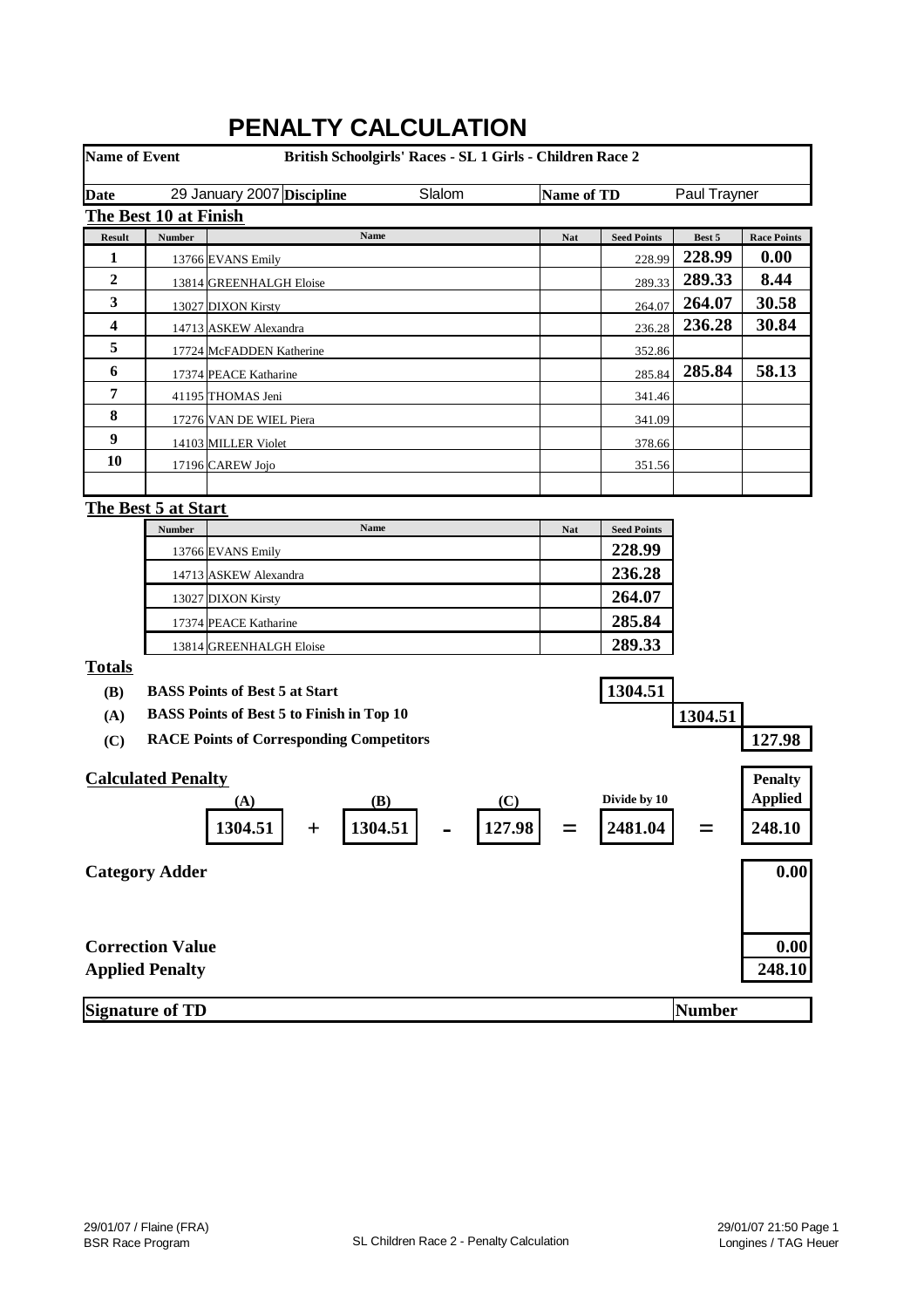

### Slalom 1 Girls - Individual Competition Official Ranking - Juniors

| <b>COMPETITION JURY</b>         |                                         |             |              | <b>TECHNICAL DATA</b>         |            |
|---------------------------------|-----------------------------------------|-------------|--------------|-------------------------------|------------|
| <b>TECHNICAL DELEGATE:</b>      | <b>Paul Trayner</b>                     |             | (GBR)        | <b>ICOURSE NAME:</b>          | Mephisto   |
| <b>REFEREE:</b>                 | <b>Franck Grumeau</b>                   |             | (FRA)        | START:                        | 1725       |
| <b>ASSISTANT REFEREE:</b>       |                                         |             |              | <b>FINISH:</b>                | 1605       |
| <b>CHIEF OF RACE:</b>           | Sarah Robinson                          |             | (GBR)        | <b>VERTICAL DROP:</b>         | 120        |
|                                 |                                         |             |              | <b>FIS HOMOLOG Nr:</b>        | 7086/01/03 |
|                                 | 1st Run                                 |             |              | 2nd Run                       |            |
| <b>COURSE SETTER:</b>           | <b>Sebastian Borel</b>                  |             | (FRA)        | <b>Sebastian Borel</b>        | (FRA)      |
| <b>FORERUNNERS:</b>             | - A - Mollie Dendle                     |             | (GBR)        | <b>Mollie Dendle</b><br>- A - | (GBR)      |
|                                 | -в-                                     |             |              | - в -                         |            |
|                                 | - C -                                   |             |              | - C -                         |            |
|                                 | - D -                                   |             |              | $-D -$                        |            |
|                                 |                                         |             |              |                               |            |
|                                 |                                         |             |              |                               |            |
| <b>NUMBER OF TURNING GATES:</b> | 40 (41)                                 |             |              | 41<br>(42)                    |            |
| <b>START TIME:</b>              | 09:30                                   |             |              | 12:55                         |            |
| <b>WEATHER: Sunny</b>           | <b>TEMPERATURE</b><br><b>SNOW: Firm</b> | Start: -4°C | Finish: -3°C |                               |            |

|                         |                |             |                                                  |                                            |                 |                |                                |                                | $F = 610$        |
|-------------------------|----------------|-------------|--------------------------------------------------|--------------------------------------------|-----------------|----------------|--------------------------------|--------------------------------|------------------|
|                         |                | <b>BASS</b> |                                                  |                                            |                 |                |                                |                                |                  |
| Rk                      | <b>Bib</b>     |             | <b>Number SURNAME + First Name</b>               | School/Team                                | Cat             | Nation 1st Run | 2nd Run                        | Time                           | <b>Points</b>    |
|                         |                |             |                                                  |                                            |                 |                |                                |                                |                  |
| 1                       | 33             | 12357       | <b>SIMONDS Francesca</b>                         | <b>Lady Eleanor Holles</b>                 | JR1             | 41.06          | 42.88                          | 23.94<br>1                     | 0.00             |
| $\overline{\mathbf{2}}$ | 132            | 12119       | <b>OVENDEN Stephanie</b>                         | <b>Cheltenham B</b>                        | JR <sub>2</sub> | 41.93          | 43.10                          | 25.03<br>1                     | 7.92             |
| 3                       | 42             | 13454       | <b>PALFREY Elizabeth</b>                         | Vikings                                    | JR <sub>1</sub> | 43.63          | 44.69                          | 28.32<br>$\mathbf{1}$          | 31.83            |
| 4                       | 18             | 14383       | <b>PARKER Hannah</b>                             | <b>Sheffield High</b>                      | JR <sub>2</sub> | 43.41          | 45.74                          | 29.15<br>$\mathbf 1$           | 37.86            |
| 5                       | 15             | 11919       | <b>BARKER Fern</b>                               | Kandahar                                   | JR1             | 44.75          | 46.03                          | 30.78<br>$\mathbf{1}$          | 49.71            |
| 6                       | 131            | 14582       | <b>SASSOON Sasha</b>                             | <b>Wycombe Abbey B</b>                     | JR1             | 46.47          | 49.18                          | 35.65<br>$\mathbf{1}$          | 85.10            |
| 7                       | 60             | 14381       | <b>PARKER Heidi</b>                              | <b>Sheffield High</b>                      | JR1             | 45.98          | 49.88                          | 35.86<br>$\mathbf{1}$          | 86.62            |
| 8                       | 25             | 13134       | <b>OKELL Abi</b>                                 | Queen's Chester                            | JR <sub>2</sub> | 47.49          | 49.22                          | 36.71<br>$\mathbf{1}$          | 92.80            |
| 9                       | 57             | 14872       | <b>BULLEN Julia Michelle</b>                     | Kandahar                                   | JR <sub>2</sub> | 47.73          | 49.83                          | 37.56<br>$\mathbf{1}$          | 98.98            |
| 10                      | 84             | 11450       | <b>PHILIPS Carly</b>                             | Vikings                                    | JR <sub>2</sub> | 48.40          | 50.18                          | 38.58<br>1                     | 106.39           |
| 11                      | 67             | 13002       | <b>CAMPBELL-WOODWARD Lucy</b>                    | Queen's Chester                            | JR <sub>2</sub> | 48.94          | 50.05                          | 38.99<br>$\mathbf{1}$          | 109.37           |
| 12                      | 37             |             | 13655 FRASER-HAFTER Sophie                       | <b>Xscape</b>                              | JR <sub>2</sub> | 48.64          | 50.69                          | 39.33<br>$\mathbf{1}$          | 111.84           |
| 13                      | 66             |             | <b>LAWLESS Kate</b>                              | <b>St Anne's Windermere</b>                | JR <sub>2</sub> | 49.56          | 50.54                          | 40.10<br>$\mathbf{1}$          | 117.44           |
| 14                      | $\overline{7}$ | 13530       | <b>CAMPBELL-WOODWARD Stephanie</b>               | <b>Abbey Gate College</b>                  | JR1             | 48.71          | 51.51                          | 40.22<br>1                     | 118.31           |
| 15                      | 97             | 13765       | <b>EVANS Charlotte</b>                           | Rochester                                  | JR1             | 43.53          | 57.91                          | 1 41.44                        | 127.17           |
| 16                      | 99             |             | 4944 HATCHER Kirsty                              | Kandahar                                   | JR1             | 49.68          | 54.39                          | 44.07<br>$\mathbf{1}$          | 146.29           |
| 17                      | 130            |             | LEES Gabriel                                     | Aiglon College B                           | JR1             | 51.24          | 53.76                          | 45.00<br>$\mathbf{1}$          | 153.05           |
| 18                      | 78             |             | <b>JOHNSTON Georgina</b>                         | <b>Downe House A</b>                       | JR1             | 52.41          | 53.90                          | 46.31<br>$\mathbf{1}$          | 162.56           |
| 19                      | 17             |             | ZAFIRIOU Livia                                   | <b>Wycombe Abbey A</b>                     | JR <sub>2</sub> | 54.03          | 55.21                          | 1 49.24                        | 183.86           |
| 20                      | 30             |             | <b>CAIRNS India</b>                              | Sherborne                                  | JR1             | 53.72          | 57.03                          | 50.75<br>$\mathbf{1}$          | 194.83           |
| 21                      | 34             |             | <b>HARTLEY Tamsin</b>                            | <b>Bryanston</b>                           | JR <sub>1</sub> | 55.31          | 56.26                          | 51.57<br>$\mathbf{1}$          | 200.79           |
| 22                      | 56             |             | <b>BREITMEYER Georgina</b>                       | <b>Stowe</b>                               | JR1             | 53.94          | 58.04                          | 1 51.98                        | 203.77           |
| 23                      | 20             |             | <b>STEVENSON Elizabeth</b>                       | Aiglon College A                           | JR1             | 42.69          | 10.14<br>1                     | 1 52.83                        | 209.95           |
| 24<br>25                | 62<br>29       |             | HAWRYLYSHYN Xena                                 | <b>Aiglon College A</b>                    | JR1<br>JR1      | 54.14          | 1<br>00.41<br>55.91            | 54.55<br>$\mathbf{1}$<br>55.39 | 222.45<br>228.55 |
|                         |                |             | <b>MICHAELS Casey</b>                            | <b>St George's Ascot</b>                   |                 | 59.48          |                                | $\mathbf{1}$                   |                  |
| 26                      | 133            |             | <b>ROY Imogen</b>                                | St George's Edinburgh B                    | JR1             | 56.59          | 58.89                          | 55.48<br>$\mathbf{1}$          | 229.20           |
| 27<br>28                | 101<br>138     |             | <b>DAVIE Samantha</b><br><b>DUBOIS Charlotte</b> | <b>Wycombe Abbey A</b><br>Aiglon College B | JR1<br>JR1      | 56.33<br>56.20 | 59.54<br>$\mathbf{1}$<br>01.30 | 1<br>55.87<br>1 57.50          | 232.04<br>243.88 |
| 29                      | 14             |             | <b>CRISP Chloe</b>                               | <b>Stowe</b>                               | JR1             | 56.52          | $\mathbf{1}$<br>01.52          | 58.04<br>$\mathbf{1}$          | 247.81           |
| 30                      | 64             |             | <b>HADSLEY-CHAPLIN Ella</b>                      | <b>St Mary's Ascot</b>                     | JR1             | 58.95          | 59.50                          | 58.45<br>1                     | 250.79           |
| 31                      | 121            |             | <b>RENNIE Susanna</b>                            | <b>Xscape</b>                              | JR <sub>2</sub> | 58.72          | $\mathbf{1}$<br>00.65          | 1 59.37                        | 257.47           |
| 32                      | 115            |             | <b>BROOKS Lily</b>                               | <b>Heathfield St Mary's A</b>              | JR1             | 59.83          | 59.93                          | 59.76<br>$\mathbf{1}$          | 260.31           |
| 33                      | 9              |             | <b>PEREIRE Aude</b>                              | Woldingham                                 | JR <sub>2</sub> | 59.83          | 00.93<br>1                     | $\mathbf{2}$<br>00.76          | 267.57           |
| 34                      | 120            |             | <b>WALLACE Lucy</b>                              | <b>Downe House A</b>                       | JR1             | 59.70          | 1<br>01.76                     | 2 01.46                        | 272.66           |
| 35                      | 147            |             | <b>SALTER Katie</b>                              | <b>Wycombe Abbey B</b>                     | JR <sub>2</sub> | 1<br>00.31     | 1<br>01.24                     | 2 01.55                        | 273.32           |
| 36                      | 10             |             | <b>WELLER Emily</b>                              | <b>St Mary's Wantage</b>                   | JR <sub>2</sub> | 1<br>00.68     | 00.89<br>1                     | 01.57<br>$\mathbf{2}$          | 273.46           |
| 37                      | 110            | 30658       | <b>REEKIE Florence</b>                           | <b>Bedales</b>                             | JR1             | 58.54          | $\mathbf{1}$<br>03.74          | 2 02.28                        | 278.62           |
| 38                      | 23             |             | <b>KENT Sophie</b>                               | <b>St Mary's Calne</b>                     | JR1             | 1<br>02.92     | 1<br>01.59                     | 2 04.51                        | 294.83           |
| 39                      | 68             |             | <b>WETHERILL Daisy</b>                           | <b>Bedales</b>                             | JR1             | 1<br>02.57     | 02.01<br>1                     | $\mathbf{2}$<br>04.58          | 295.33           |
| 40                      | 139            |             | <b>FLORMAN Katia</b>                             | <b>Wycombe Abbey B</b>                     | JR <sub>2</sub> | 59.54          | 1<br>05.98                     | 2 05.52                        | 302.17           |
| 41                      | $\overline{2}$ |             | <b>CARMICHAEL Zoe</b>                            | <b>Cheltenham A</b>                        | JR <sub>2</sub> | 57.18          | 1<br>08.49                     | 2 05.67                        | 303.26           |
| 42                      | 76             |             | <b>KELWAY-BAMBER Alice</b>                       | <b>Bryanston</b>                           | JR <sub>2</sub> | 02.82<br>1     | 03.66<br>1                     | 06.48<br>$\mathbf{2}$          | 309.14           |
| 43                      | 47             |             | <b>DIGBY Olivia</b>                              | <b>St Swithun's</b>                        | JR1             | 00.54<br>1     | 07.03<br>1                     | 2 07.57                        | 317.06           |
| 44                      | 51             |             | <b>REEVE-TUCKER Olivia</b>                       | Woldingham                                 | JR1             | 1<br>01.53     | 1<br>06.06                     | 2 07.59                        | 317.21           |
| 45                      | 8              |             | <b>CHAPMAN Holly</b>                             | <b>Henley College</b>                      | JR <sub>2</sub> | 1<br>03.88     | 1<br>04.58                     | 2 08.46                        | 323.53           |
| 46                      | 50             |             | <b>CHILTON Rosie</b>                             | <b>Henley College</b>                      | JR <sub>2</sub> | 1<br>03.66     | 1<br>05.56                     | 2 09.22                        | 329.05           |
| 47                      | 98             |             | <b>MACNAMARA Katherine</b>                       | <b>Stowe</b>                               | JR1             | 1<br>00.96     | 1<br>08.36                     | 2 09.32                        | 329.78           |
| 48                      | 72             |             | <b>RIGBY Isabella</b>                            | <b>Sherborne</b>                           | JR <sub>2</sub> | 1<br>04.20     | 1<br>06.21                     | 2 10.41                        | 337.70           |
| 49                      | 94             |             | <b>BENSON Arabella</b>                           | <b>St Mary's Wantage</b>                   | JR <sub>2</sub> | 1<br>06.43     | 1<br>07.81                     | 2 14.24                        | 365.53           |
| 50                      | 114            |             | <b>PALMER Emily</b>                              | Sherborne                                  | JR1             | 1<br>05.43     | 11.28<br>1                     | 2 16.71                        | 383.48           |
| 51                      | 142            |             | <b>WILLIAMSON Amber</b>                          | <b>Heathfield St Mary's B</b>              | JR1             | 1<br>09.83     | 1<br>07.88                     | 2 17.71                        | 390.75           |
| 52                      | 145            |             | <b>DEAN Laura</b>                                | Downe House B                              | JR1             | 1<br>10.97     | $\mathbf{1}$                   | 11.96 2 22.93                  | 428.69           |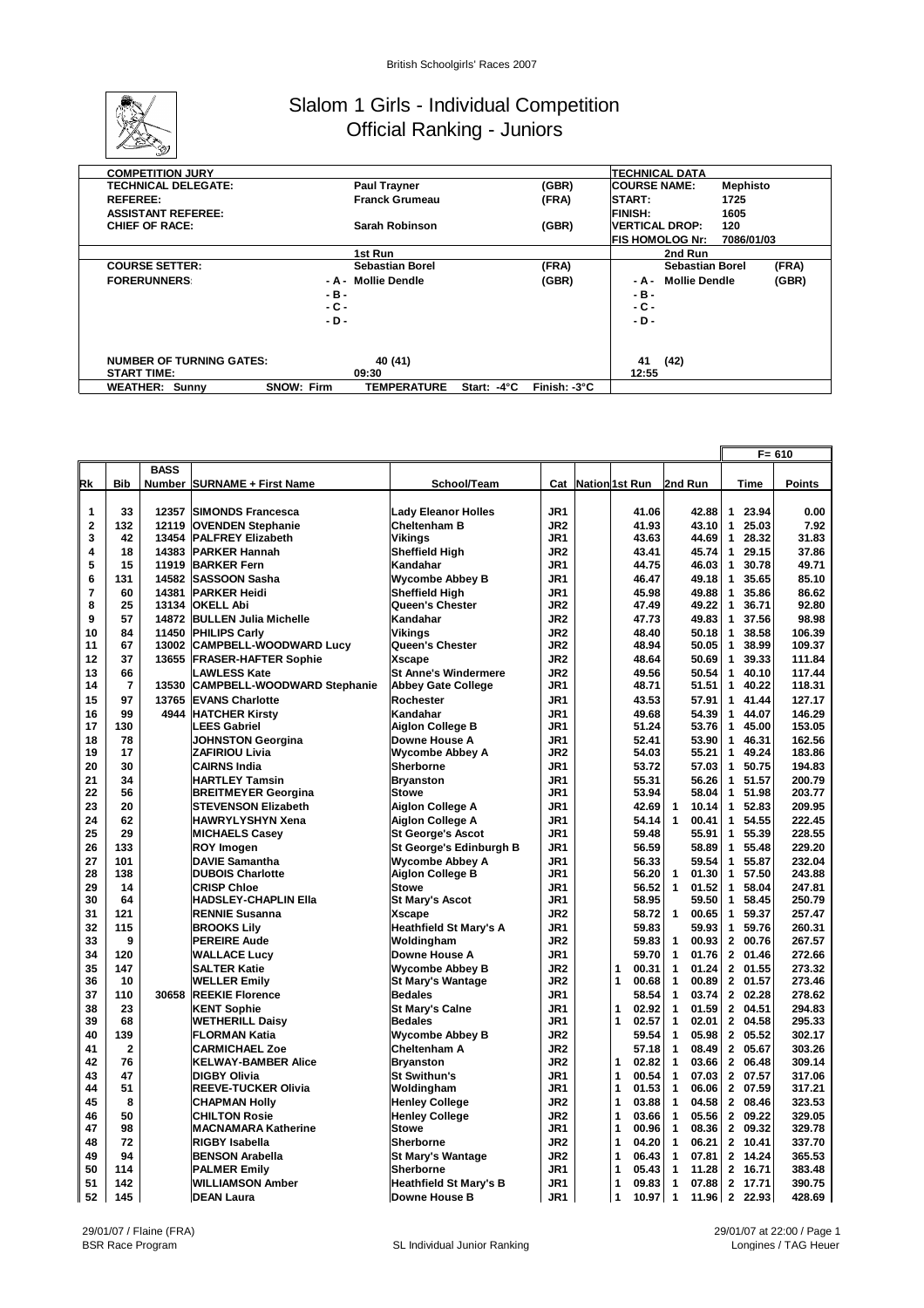|          |            |                               |                                 |                                               |                 |                           |                |         |              |                |                |                    | $F = 610$ |
|----------|------------|-------------------------------|---------------------------------|-----------------------------------------------|-----------------|---------------------------|----------------|---------|--------------|----------------|----------------|--------------------|-----------|
|          |            | <b>BASS</b>                   |                                 |                                               |                 |                           |                |         |              |                |                |                    |           |
| Rk       | <b>Bib</b> |                               | Number SURNAME + First Name     | School/Team                                   |                 | <b>Cat Nation 1st Run</b> |                |         |              | 2nd Run        |                | <b>Time</b>        | Points    |
|          | 149        |                               | <b>VEVERS Alexandra</b>         |                                               | JR1             |                           | 1              | 11.54   |              |                |                |                    | 435.15    |
| 53<br>54 | 127        |                               | <b>MOORE Josie</b>              | St George's Edinburgh B<br><b>Millfield B</b> | JR <sub>1</sub> |                           | 1              | 15.21   | 1<br>1       | 12.28<br>12.26 |                | 2 23.82<br>2 27.47 | 461.68    |
| 55       | 52         |                               | <b>PAYNE Emma</b>               | <b>St Mary's Wantage</b>                      | JR <sub>2</sub> |                           | 1              | 18.38   | $\mathbf{1}$ | 10.88          |                | 2 29.26            | 474.69    |
| 56       | 118        |                               | <b>WOODHOUSE Tatty</b>          | <b>Bryanston</b>                              | JR <sub>1</sub> |                           | 1              | 15.02   | 1            | 15.64          |                | 2 30.66            | 484.86    |
| 57       | 113        |                               | <b>PAKENHAM Emma</b>            | <b>St George's Ascot</b>                      | JR <sub>2</sub> |                           | 1              | 14.79   | 1            | 16.05          |                | 2 30.84            | 486.17    |
| 58       | 54         | 41486                         | <b>IUNDERWOOD Lois</b>          | Cowbridge                                     | JR <sub>1</sub> |                           | 1              | 25.26   | $\mathbf{1}$ | 07.85          |                | 2 33.11            | 502.66    |
| 59       | 93         |                               | <b>CALNAN Georgia</b>           | Woldingham                                    | JR1             |                           | 1              | 16.09   | $\mathbf{1}$ | 18.99          |                | 2 35.08            | 516.98    |
| 60       | 71         |                               | <b>CRONAN Alexandra</b>         | <b>St George's Ascot</b>                      | JR <sub>2</sub> |                           | 1              | 05.38   | $\mathbf{1}$ | 44.26          |                | 2 49.64            | 622.79    |
| 61       | 148        |                               | <b>AUSTERBERRY Camilla</b>      | <b>Cheltenham B</b>                           | JR <sub>1</sub> |                           | 1              | 06.85   | 1            | 48.09          | $\overline{2}$ | 54.94              | 661.31    |
| 62       | 59         |                               | <b>INGLIS Eliza</b>             | <b>Wycombe Abbey A</b>                        | JR <sub>2</sub> |                           | 1              | 04.94   | 1            | 55.38          | 3              | 00.32              | 700.40    |
| 63       | 129        |                               | <b>RUSSELL Alice</b>            | Downe House B                                 | JR1             |                           | $\overline{2}$ | 15.56   | $\mathbf 1$  | 12.05          |                | 3 27.61            | 898.72    |
|          |            | DID NOT START 1ST RUN         |                                 |                                               |                 |                           |                |         |              |                |                |                    |           |
|          | 108        |                               | <b>WIGMAN Anna</b>              | <b>St Anne's Windermere</b>                   | JR <sub>2</sub> |                           |                |         |              |                |                |                    |           |
|          | 117        |                               | <b>PARMENTER Lois</b>           | <b>Lady Eleanor Holles</b>                    | JR1             |                           |                |         |              |                |                |                    |           |
|          |            | <b>DID NOT FINISH 1ST RUN</b> |                                 |                                               |                 |                           |                |         |              |                |                |                    |           |
|          | 26         |                               | 17171 WYLD Rachel               | <b>Bedales</b>                                | JR1             |                           |                |         |              |                |                |                    |           |
|          | 40         |                               | 30452 RENNIE Amanda             | St George's Edinburgh A                       | JR <sub>1</sub> |                           |                |         |              |                |                |                    |           |
|          | 124        |                               | <b>ROBERTSON Joanna</b>         | St George's Edinburgh A                       | JR <sub>1</sub> |                           |                |         |              |                |                |                    |           |
|          |            | <b>DISQUALIFIED 1ST RUN</b>   |                                 |                                               |                 |                           |                |         |              |                |                |                    |           |
|          | 19         |                               | <b>JACKSON Francesca</b>        | <b>Millfield A</b>                            | JR <sub>2</sub> |                           |                | Gate    | 8            |                |                |                    |           |
|          | 22         |                               | <b>THOMSON Annabelle</b>        | <b>St Mary's Ascot</b>                        | JR1             |                           |                | Gate    | 26           |                |                |                    |           |
|          | 134        |                               | <b>PIRONTI Sofia</b>            | <b>Heathfield St Mary's B</b>                 | JR1             |                           |                | Gate    | 8            |                |                |                    |           |
|          | 143        |                               | <b>PATEL Karupa</b>             | <b>Millfield B</b>                            | JR <sub>1</sub> |                           |                | Gate    | 8            |                |                |                    |           |
|          |            | DID NOT START 2ND RUN         |                                 |                                               |                 |                           |                |         |              |                |                |                    |           |
|          | 61         |                               | <b>KNOTT Adelaide</b>           | <b>Millfield A</b>                            | JR <sub>2</sub> |                           |                |         |              |                |                |                    |           |
|          | 73         |                               | <b>KREFTING Natasha</b>         | <b>Heathfield St Mary's A</b>                 | JR <sub>1</sub> |                           |                |         |              |                |                |                    |           |
|          | 103        |                               | <b>FITZROY-STONE Alex</b>       | <b>Millfield A</b>                            | JR1             |                           |                |         |              |                |                |                    |           |
|          | 146        |                               | <b>PFLUGER Tanya</b>            | Aiglon College B                              | JR <sub>1</sub> |                           |                |         |              |                |                |                    |           |
|          |            | DID NOT FINISH 2ND RUN        |                                 |                                               |                 |                           |                |         |              |                |                |                    |           |
|          | 31         |                               | <b>BROOKS Florence</b>          | <b>Heathfield St Mary's A</b>                 | JR1             |                           |                |         |              |                |                |                    |           |
|          | 69         |                               | 13137 MURPHY Alice              | <b>Surbiton High A</b>                        | JR <sub>1</sub> |                           |                |         |              |                |                |                    |           |
|          | 77         |                               | 17377 SMITH Harriet             | South Hampstead High                          | JR1             |                           |                |         |              |                |                |                    |           |
|          |            | <b>DISQUALIFIED 2ND RUN</b>   |                                 |                                               |                 |                           |                |         |              |                |                |                    |           |
|          | 38         |                               | 14096 FRANCIS-VENEZIA Elizabeth | <b>BARSC</b>                                  | JR1             |                           |                | Gate 39 |              |                |                |                    |           |
|          | 44         |                               | <b>GILLON-LIVESEY Alexandra</b> | <b>Cheltenham A</b>                           | JR1             |                           |                | Gate 27 |              |                |                |                    |           |
|          | 92         |                               | <b>DABORN Hannah</b>            | <b>Henley College</b>                         | JR <sub>2</sub> |                           |                | Gate 41 |              |                |                |                    |           |
|          | 104        |                               | <b>PARKER Grace</b>             | Aiglon College A                              | JR1             |                           |                | Gate 4  |              |                |                |                    |           |
|          | 137        |                               | <b>SYKES Marina</b>             | <b>Downe House B</b>                          | JR1             |                           |                | Gate 11 |              |                |                |                    |           |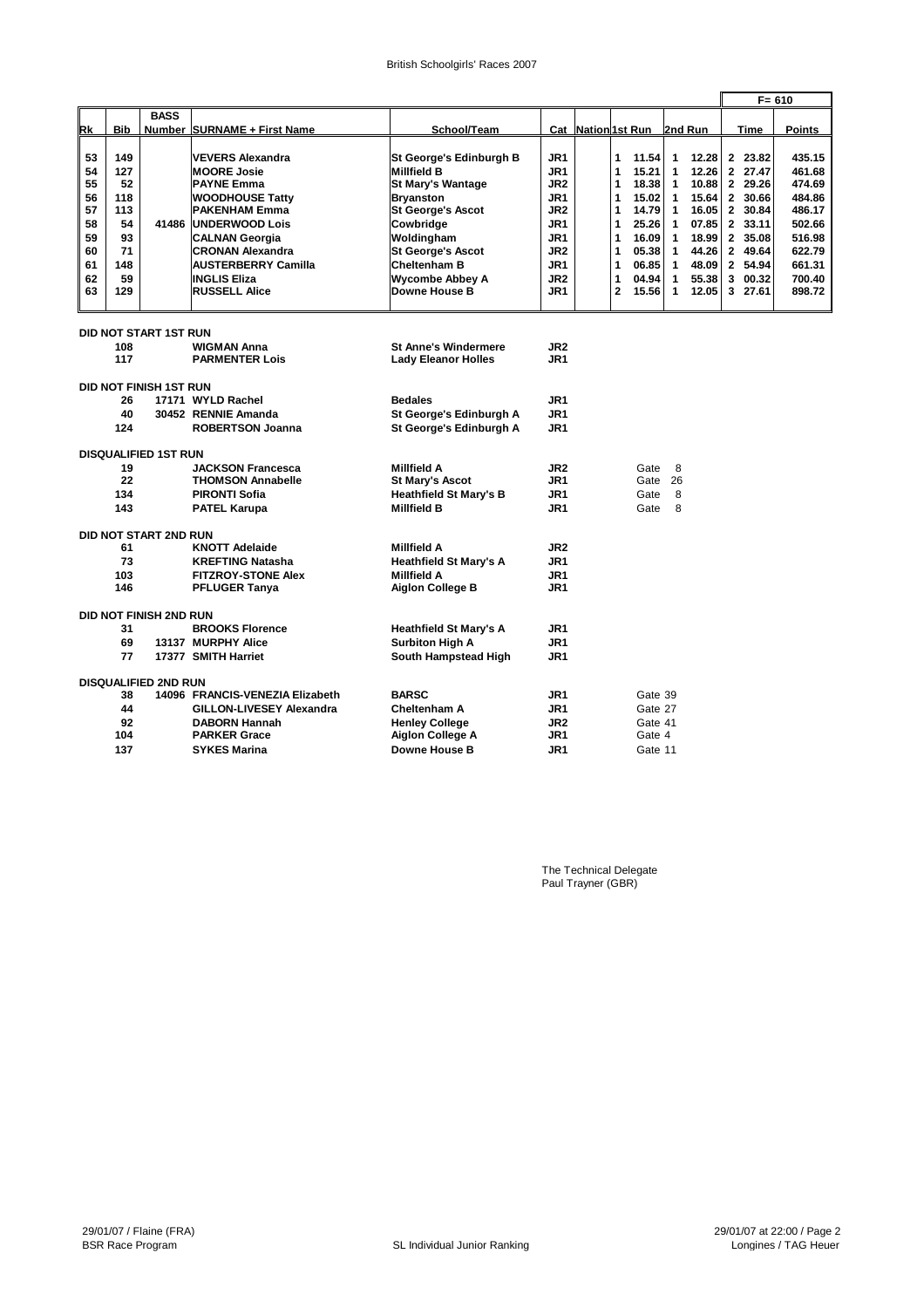|                      |                            | FENALI I VALVULATIVN                             |            |                    |               |                    |
|----------------------|----------------------------|--------------------------------------------------|------------|--------------------|---------------|--------------------|
| <b>Name of Event</b> |                            | British Schoolgirls' Races - SL 1 Girls - Junior |            |                    |               |                    |
| <b>Date</b>          |                            | 29 January 2007 Discipline<br>Slalom             | Name of TD |                    | Paul Trayner  |                    |
|                      | The Best 10 at Finish      |                                                  |            |                    |               |                    |
| <b>Result</b>        | <b>Number</b>              | Name                                             | Nat        | <b>Seed Points</b> | Best 5        | <b>Race Points</b> |
| 1                    |                            | 12357 SIMONDS Francesca                          |            | 96.29              | 96.29         | 0.00               |
| $\mathbf{2}$         |                            | 12119 OVENDEN Stephanie                          |            | 77.22              | 77.22         | 7.92               |
| 3                    |                            | 13454 PALFREY Elizabeth                          |            | 188.67             | 188.67        | 31.83              |
| 4                    |                            | 14383 PARKER Hannah                              |            | 177.75             | 177.75        | 37.86              |
| 5                    |                            | 11919 BARKER Fern                                |            | 231.50             |               |                    |
| 6                    |                            | 14582 SASSOON Sasha                              |            | 202.29             | 202.29        | 85.10              |
| 7                    |                            | 14381 PARKER Heidi                               |            | 279.18             |               |                    |
| 8                    |                            | 13134 OKELL Abi                                  |            | 234.29             |               |                    |
| 9                    |                            | 14872 BULLEN Julia Michelle                      |            | 231.93             |               |                    |
| 10                   |                            | 11450 PHILIPS Carly                              |            | 206.70             |               |                    |
|                      |                            |                                                  |            |                    |               |                    |
|                      | <b>The Best 5 at Start</b> |                                                  |            |                    |               |                    |
|                      | <b>Number</b>              | Name                                             | <b>Nat</b> | <b>Seed Points</b> |               |                    |
|                      |                            | 12119 OVENDEN Stephanie                          |            | 77.22              |               |                    |
|                      |                            | 12357 SIMONDS Francesca                          |            | 96.29              |               |                    |
|                      |                            | 14383 PARKER Hannah                              |            | 177.75             |               |                    |
|                      |                            | 30452 RENNIE Amanda                              |            | 188.26             |               |                    |
|                      |                            | 13454 PALFREY Elizabeth                          |            | 188.67             |               |                    |
| <b>Totals</b>        |                            |                                                  |            |                    |               |                    |
| <b>(B)</b>           |                            | <b>BASS Points of Best 5 at Start</b>            |            | 728.19             |               |                    |
| (A)                  |                            | <b>BASS Points of Best 5 to Finish in Top 10</b> |            |                    | 742.22        |                    |
| (C)                  |                            | <b>RACE Points of Corresponding Competitors</b>  |            |                    |               | 162.71             |
|                      |                            |                                                  |            |                    |               |                    |
|                      | <b>Calculated Penalty</b>  |                                                  |            |                    |               | <b>Penalty</b>     |
|                      |                            | (B)<br>(C)<br>(A)                                |            | Divide by 10       |               | <b>Applied</b>     |
|                      |                            | 742.22<br>728.19<br>162.71                       |            | 1307.70            |               | 130.77             |
|                      | <b>Category Adder</b>      |                                                  |            |                    |               | 0.00               |
|                      | <b>Correction Value</b>    |                                                  |            |                    |               | 0.00               |
|                      | <b>Applied Penalty</b>     |                                                  |            |                    |               | 130.77             |
|                      |                            |                                                  |            |                    |               |                    |
|                      | <b>Signature of TD</b>     |                                                  |            |                    | <b>Number</b> |                    |

## **PENALTY CALCULATION**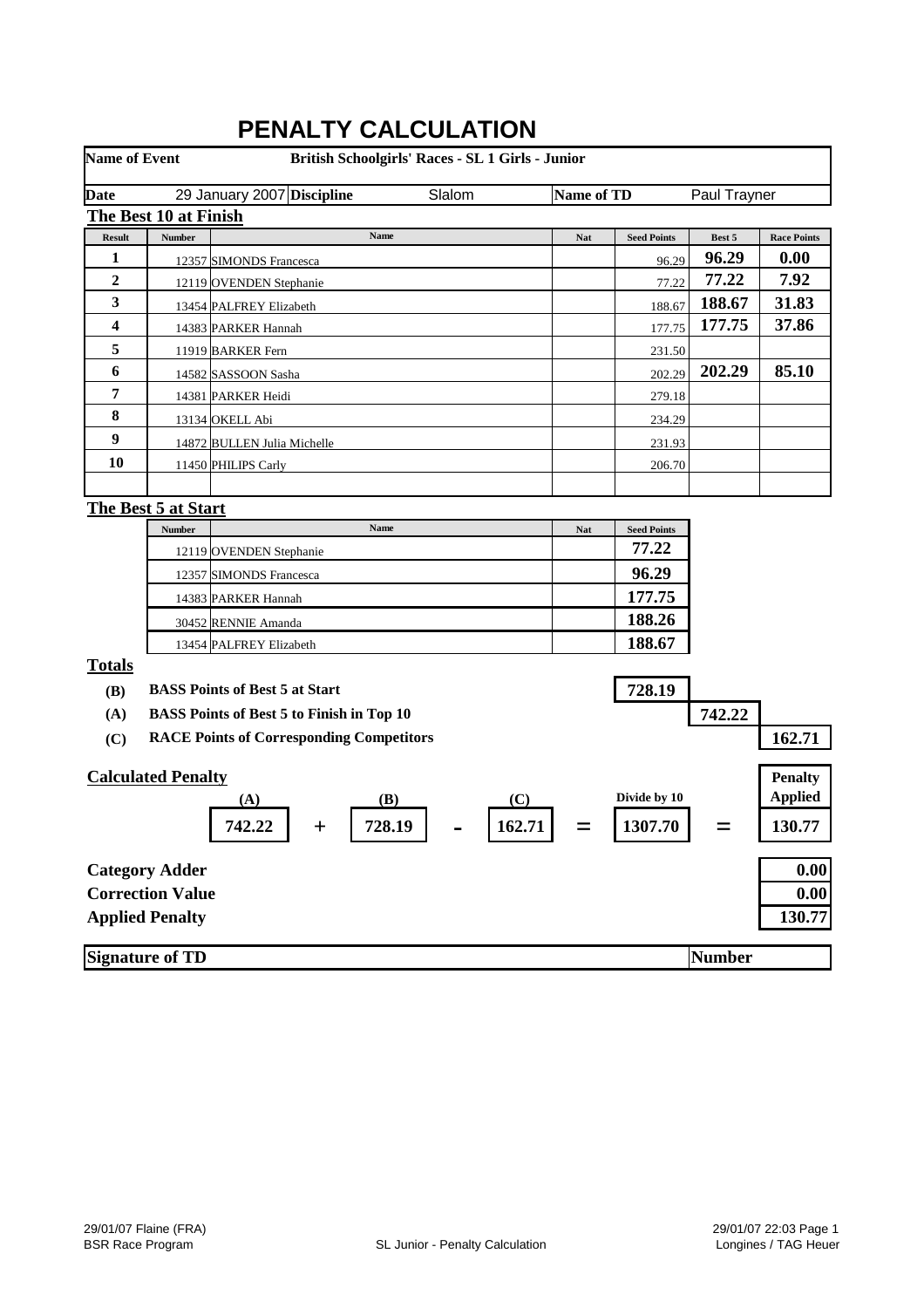

## **Slalom 1 Girls - Individual Competition Official Ranking**

| <b>COMPETITION JURY</b>         |                   |                        |                       |              |                        | <b>TECHNICAL DATA</b>  |                 |       |
|---------------------------------|-------------------|------------------------|-----------------------|--------------|------------------------|------------------------|-----------------|-------|
| <b>TECHNICAL DELEGATE:</b>      |                   | <b>Paul Trayner</b>    |                       | (GBR)        | <b>ICOURSE NAME:</b>   |                        | <b>Mephisto</b> |       |
| <b>REFEREE:</b>                 |                   | <b>Franck Grumeau</b>  |                       | (FRA)        | <b>START:</b>          |                        | 1725            |       |
| <b>ASSISTANT REFEREE:</b>       |                   |                        |                       |              | <b>FINISH:</b>         |                        | 1605            |       |
| <b>CHIEF OF RACE:</b>           |                   | Sarah Robinson         |                       | (GBR)        | <b>IVERTICAL DROP:</b> |                        | 120             |       |
|                                 |                   |                        |                       |              |                        | <b>FIS HOMOLOG Nr:</b> | 7086/01/03      |       |
|                                 |                   | 1st Run                |                       |              |                        | 2nd Run                |                 |       |
| <b>COURSE SETTER:</b>           |                   | <b>Sebastian Borel</b> |                       | (FRA)        |                        | <b>Sebastian Borel</b> |                 | (FRA) |
| <b>FORERUNNERS</b>              |                   | - A - Mollie Dendle    |                       | (GBR)        | - A -                  | <b>Mollie Dendle</b>   |                 | (GBR) |
|                                 | -в-               |                        |                       |              | $-B -$                 |                        |                 |       |
|                                 | . с -             |                        |                       |              | - C -                  |                        |                 |       |
|                                 | - D -             |                        |                       |              | $-D -$                 |                        |                 |       |
|                                 |                   |                        |                       |              |                        |                        |                 |       |
|                                 |                   |                        |                       |              |                        |                        |                 |       |
| <b>NUMBER OF TURNING GATES:</b> |                   | 40 (41)                |                       |              | 41                     | (42)                   |                 |       |
| <b>START TIME:</b>              |                   | 09:30                  |                       |              | 12:55                  |                        |                 |       |
| <b>WEATHER: Sunny</b>           | <b>SNOW: Firm</b> | <b>TEMPERATURE</b>     | Start: $-4^{\circ}$ C | Finish: -3°C |                        |                        |                 |       |

|                |                |             |                                    |                            |                 |                       |                       |                         | $F = 610$     |
|----------------|----------------|-------------|------------------------------------|----------------------------|-----------------|-----------------------|-----------------------|-------------------------|---------------|
|                |                | <b>BASS</b> |                                    |                            |                 |                       |                       |                         |               |
| <u>Rk</u>      | <b>Bib</b>     |             | Number SURNAME + First Name        | School/Team                | Cat             | Nation 1st Run        | 2nd Run               | <b>Time</b>             | <b>Points</b> |
|                |                |             |                                    |                            |                 |                       |                       |                         |               |
| 1              | 33             | 12357       | <b>SIMONDS Francesca</b>           | Lady Eleanor Holles        | JR <sub>1</sub> | 41.06                 | 42.88                 | $\mathbf{1}$<br>23.94   | 0.00          |
| $\overline{c}$ | 132            | 12119       | <b>OVENDEN Stephanie</b>           | Cheltenham B               | JR <sub>2</sub> | 41.93                 | 43.10                 | $\mathbf{1}$<br>25.03   | 7.92          |
| 3              | 70             |             | <b>MIRADOLI Romane</b>             | <b>CdS Flaine</b>          | CH <sub>1</sub> | 41.73                 | 43.65                 | $\mathbf{1}$<br>25.38   | 10.46         |
| 4              | 42             | 13454       | <b>PALFREY Elizabeth</b>           | Vikings                    | JR1             | 43.63                 | 44.69                 | 28.32<br>$\mathbf{1}$   | 31.83         |
| 5              | 18             | 14383       | <b>PARKER Hannah</b>               | Sheffield High             | JR2             | 43.41                 | 45.74                 | 29.15<br>$\overline{1}$ | 37.86         |
| 6              | 13             | 13766       | <b>EVANS Emily</b>                 | Rochester                  | CH1             | 44.01                 | 46.28                 | $\mathbf{1}$<br>30.29   | 46.15         |
| $\overline{7}$ | 15             | 11919       | <b>BARKER Fern</b>                 | Kandahar                   | JR1             | 44.75                 | 46.03                 | 30.78<br>$\mathbf{1}$   | 49.71         |
| 8              | 27             | 13814       | <b>GREENHALGH Eloise</b>           | Surbiton High A            | CH <sub>2</sub> | 46.48                 | 46.92                 | 33.40<br>$\overline{1}$ | 68.75         |
| 9              | 75             | 13027       | <b>DIXON Kirsty</b>                | <b>Lady Eleanor Holles</b> | CH <sub>2</sub> | 46.68                 | 48.60                 | 35.28<br>$\mathbf{1}$   | 82.41         |
| 10             | 55             |             | 14713   ASKEW Alexandra            | Rochester                  | CH <sub>2</sub> | 46.87                 | 48.62                 | 35.49<br>$\mathbf{1}$   | 83.93         |
| 11             | 131            | 14582       | <b>SASSOON Sasha</b>               | Wycombe Abbey B            | JR1             | 46.47                 | 49.18                 | $\overline{1}$<br>35.65 | 85.10         |
| 12             | 60             | 14381       | <b>PARKER Heidi</b>                | Sheffield High             | JR1             | 45.98                 | 49.88                 | $\overline{1}$<br>35.86 | 86.62         |
| 13             | 25             | 13134       | <b>OKELL Abi</b>                   | Queen's Chester            | JR <sub>2</sub> | 47.49                 | 49.22                 | 36.71<br>$\overline{1}$ | 92.80         |
| 14             | 57             | 14872       | <b>BULLEN Julia Michelle</b>       | Kandahar                   | JR <sub>2</sub> | 47.73                 | 49.83                 | 37.56<br>$\mathbf{1}$   | 98.98         |
| 15             | 84             | 11450       | <b>PHILIPS Carly</b>               | Vikings                    | JR <sub>2</sub> | 48.40                 | 50.18                 | 38.58<br>$\overline{1}$ | 106.39        |
| 16             | 67             | 13002       | <b>CAMPBELL-WOODWARD Lucy</b>      | Queen's Chester            | JR <sub>2</sub> | 48.94                 | 50.05                 | $\overline{1}$<br>38.99 | 109.37        |
| 17             | 37             | 13655       | <b>FRASER-HAFTER Sophie</b>        | Xscape                     | JR2             | 48.64                 | 50.69                 | $\mathbf{1}$<br>39.33   | 111.84        |
| 18             | 66             |             | <b>LAWLESS Kate</b>                | St Anne's Windermere       | JR <sub>2</sub> | 49.56                 | 50.54                 | 40.10<br>$\overline{1}$ | 117.44        |
| 19             | $\overline{7}$ | 13530       | <b>CAMPBELL-WOODWARD Stephanie</b> | Abbey Gate College         | JR1             | 48.71                 | 51.51                 | $\mathbf{1}$<br>40.22   | 118.31        |
| 20             | 80             | 17374       | <b>PEACE Katharine</b>             | <b>BARSC</b>               | CH <sub>1</sub> | 49.76                 | 50.69                 | 40.45<br>$\mathbf{1}$   | 119.98        |
| 21             | 3              | 41195       | <b>THOMAS Jeni</b>                 | Dragons Alpine             | CH <sub>2</sub> | 49.46                 | 51.13                 | 40.59<br>$\overline{1}$ | 121.00        |
| 22             | 97             | 13765       | <b>EVANS Charlotte</b>             | Rochester                  | JR1             | 43.53                 | 57.91                 | 41.44<br>$\mathbf{1}$   | 127.17        |
| 23             | 99             | 4944        | <b>HATCHER Kirsty</b>              | Kandahar                   | JR1             | 49.68                 | 54.39                 | 44.07<br>$\mathbf{1}$   | 146.29        |
| 24             | 39             | 14103       | <b>MILLER Violet</b>               | Queen Margaret's York      | CH <sub>1</sub> | 51.86                 | 52.69                 | 44.55<br>$\overline{1}$ | 149.77        |
| 25             | 130            |             | <b>LEES Gabriel</b>                | Aiglon College B           | JR <sub>1</sub> | 51.24                 | 53.76                 | 45.00<br>$\overline{1}$ | 153.05        |
| 26             | 36             | 17276       | <b>VAN DE WIEL Piera</b>           | Downe House A              | CH <sub>1</sub> | 52.72                 | 52.56                 | 45.28<br>$\mathbf{1}$   | 155.08        |
| 27             | 78             |             | <b>JOHNSTON Georgina</b>           | Downe House A              | JR1             | 52.41                 | 53.90                 | 46.31<br>$\mathbf{1}$   | 162.56        |
| 28             | 81             | 14104       | <b>MILLER Daisy</b>                | Queen Margaret's York      | CH <sub>1</sub> | 53.93                 | 53.14                 | $\mathbf{1}$<br>47.07   | 168.09        |
| 29             | 46             | 17702       | <b>TAYLOR Imogen</b>               | Sandown Park               | CH1             | 46.51                 | $\mathbf{1}$<br>01.26 | 47.77<br>$\overline{1}$ | 173.17        |
| 30             | 12             | 41274       | <b>HALES Alice</b>                 | Cowbridge                  | CH <sub>2</sub> | 54.57                 | 53.91                 | $\mathbf{1}$<br>48.48   | 178.33        |
| 31             | 82             | 30661       | <b>MILLICAN Sarah</b>              | St George's Edinburgh A    | CH <sub>1</sub> | 53.52                 | 55.34                 | 48.86<br>$\mathbf{1}$   | 181.10        |
| 32             | 17             |             | <b>ZAFIRIOU Livia</b>              | Wycombe Abbey A            | JR <sub>2</sub> | 54.03                 | 55.21                 | 49.24<br>$\mathbf{1}$   | 183.86        |
| 33             | 111            | 17413       | <b>POCOCK Emily</b>                | Surbiton High A            | CH <sub>2</sub> | 53.14                 | 56.57                 | $\mathbf{1}$<br>49.71   | 187.27        |
| 34             | 24             | 17690       | <b>KIRK Rachael</b>                | St Anne's Windermere       | CH <sub>1</sub> | 55.50                 | 55.18                 | $\overline{1}$<br>50.68 | 194.32        |
| 35             | 30             |             | <b>CAIRNS India</b>                | Sherborne                  | JR1             | 53.72                 | 57.03                 | $\mathbf{1}$<br>50.75   | 194.83        |
| 36             | 41             |             | <b>HARTLEY Ella</b>                | Mount House                | CH <sub>2</sub> | 54.37                 | 56.52                 | $\mathbf{1}$<br>50.89   | 195.85        |
| 37             | 34             |             | <b>HARTLEY Tamsin</b>              | Bryanston                  | JR1             | 55.31                 | 56.26                 | $\mathbf{1}$<br>51.57   | 200.79        |
| 38             | 56             |             | <b>BREITMEYER Georgina</b>         | <b>Stowe</b>               | JR1             | 53.94                 | 58.04                 | 51.98<br>$\mathbf{1}$   | 203.77        |
| 39             | 20             |             | <b>STEVENSON Elizabeth</b>         | Aiglon College A           | JR1             | 42.69                 | $\mathbf{1}$<br>10.14 | 52.83<br>$\mathbf{1}$   | 209.95        |
| 40             | 16             | 14779       | <b>OPZOOMER Alyssa</b>             | Thomas's                   | CH1             | 55.25                 | 58.63                 | 53.88<br>$\mathbf{1}$   | 217.58        |
| 41             | 62             |             | <b>HAWRYLYSHYN Xena</b>            | Aiglon College A           | JR1             | 54.14                 | $\mathbf{1}$<br>00.41 | $\mathbf{1}$<br>54.55   | 222.45        |
| 42             | 119            | 17378       | <b>SMITH Stephanie</b>             | South Hampstead High       | CH <sub>2</sub> | 56.52                 | 58.75                 | 55.27<br>$\mathbf{1}$   | 227.68        |
| 43             | 29             |             | <b>MICHAELS Casey</b>              | St George's Ascot          | JR1             | 59.48                 | 55.91                 | $\mathbf{1}$<br>55.39   | 228.55        |
| 44             | 133            |             | <b>ROY Imogen</b>                  | St George's Edinburgh B    | JR <sub>1</sub> | 56.59                 | 58.89                 | 55.48<br>$\mathbf{1}$   | 229.20        |
| 45             | 101            |             | <b>DAVIE Samantha</b>              | Wycombe Abbey A            | JR1             | 56.33                 | 59.54                 | $\mathbf{1}$<br>55.87   | 232.04        |
| 46             | 138            |             | <b>DUBOIS Charlotte</b>            | Aiglon College B           | JR1             | 56.20                 | 01.30<br>1            | $\mathbf{1}$<br>57.50   | 243.88        |
| 47             | 49             |             | <b>GARDNER-STOCKLEY Georgina</b>   | Abbey Gate College         | CH <sub>2</sub> | 57.37                 | 1<br>00.14            | 57.51<br>$\overline{1}$ | 243.96        |
| 48             | 14             |             | <b>CRISP Chloe</b>                 | <b>Stowe</b>               | JR <sub>1</sub> | 56.52                 | 01.52<br>1            | 58.04<br>$\mathbf{1}$   | 247.81        |
| 49             | 64             |             | <b>HADSLEY-CHAPLIN Ella</b>        | St Mary's Ascot            | JR1             | 58.95                 | 59.50                 | $\overline{1}$<br>58.45 | 250.79        |
| 50             | 65             |             | <b>THOMPSON Hannah</b>             | St Mary's Calne            | CH <sub>2</sub> | 00.52<br>$\mathbf{1}$ | 58.25 1               | 58.77                   | 253.11        |

29/01/07 / Flaine (FRA)

29/01/07 at 21:29 / Page 1 Longines / TAG Heuer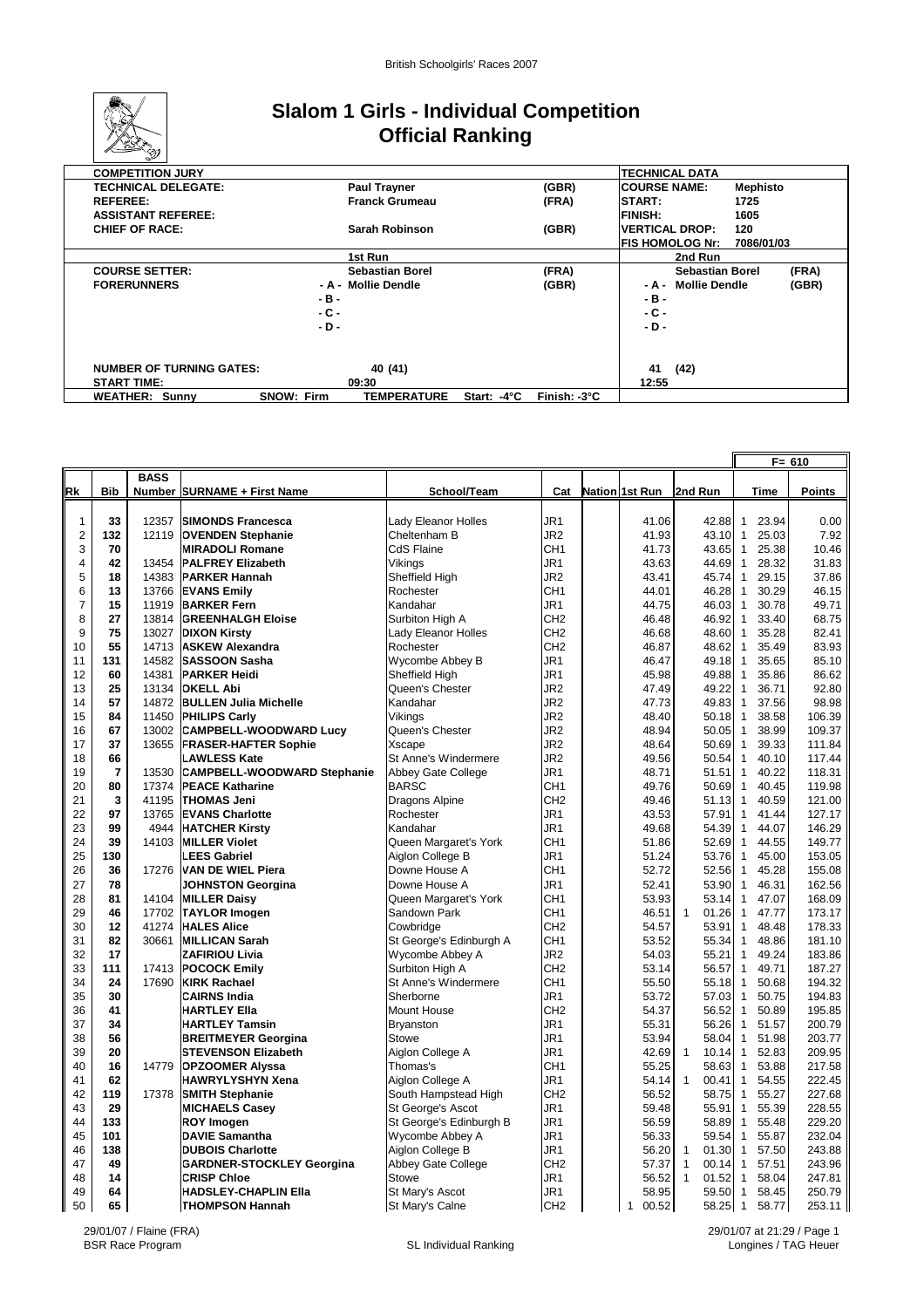|            |            | <b>BASS</b> |                                                |                                              |                                    |                                     |                                                |                                                    |                  |
|------------|------------|-------------|------------------------------------------------|----------------------------------------------|------------------------------------|-------------------------------------|------------------------------------------------|----------------------------------------------------|------------------|
| Rk         | <b>Bib</b> |             | Number SURNAME + First Name                    | School/Team                                  | Cat                                | Nation 1st Run                      | 2nd Run                                        | Time                                               | Points           |
| 51         | 121        |             | <b>RENNIE Susanna</b>                          | Xscape                                       | JR <sub>2</sub>                    | 58.72                               | 1<br>00.65                                     | $\mathbf{1}$<br>59.37                              | 257.47           |
| 52         | 102        | 14382       | <b>PARKER Olivia</b>                           | Sheffield High                               | CH <sub>2</sub>                    | 52.25                               | $\mathbf{1}$<br>07.26                          | 59.51<br>1                                         | 258.49           |
| 53         | 115        |             | <b>BROOKS Lily</b>                             | Heathfield St Mary's A                       | JR1                                | 59.83                               | 59.93                                          | 59.76<br>1                                         | 260.31           |
| 54         | 9          |             | <b>PEREIRE Aude</b>                            | Woldingham                                   | JR2                                | 59.83                               | 00.93<br>1                                     | 2<br>00.76                                         | 267.57           |
| 55<br>56   | 120<br>147 |             | <b>WALLACE Lucy</b><br><b>SALTER Katie</b>     | Downe House A                                | JR1<br>JR2                         | 59.70<br>$\mathbf{1}$<br>00.31      | $\mathbf{1}$<br>01.76<br>01.24<br>1            | $\overline{2}$<br>01.46<br>2<br>01.55              | 272.66<br>273.32 |
| $57=$      | 10         |             | <b>WELLER Emily</b>                            | Wycombe Abbey B<br>St Mary's Wantage         | JR2                                | 1<br>00.68                          | $\mathbf{1}$<br>00.89                          | 2<br>01.57                                         | 273.46           |
| $57=$      | 136        | 13775       | <b>MURPHY Emily</b>                            | Surbiton High B                              | CH <sub>2</sub>                    | 57.70                               | $\mathbf{1}$<br>03.87                          | $\overline{\mathbf{c}}$<br>01.57                   | 273.46           |
| 59         | 79         | 14960       | <b>WILLIAMSON Jordan</b>                       | Xscape                                       | CH <sub>1</sub>                    | 00.85<br>1                          | $\mathbf{1}$<br>01.04                          | $\overline{2}$<br>01.89                            | 275.79           |
| 60         | 110        | 30658       | <b>REEKIE Florence</b>                         | <b>Bedales</b>                               | JR1                                | 58.54                               | 03.74<br>1                                     | $\overline{c}$<br>02.28                            | 278.62           |
| 61         | 23         |             | <b>KENT Sophie</b>                             | St Mary's Calne                              | JR1                                | 02.92<br>1                          | $\mathbf{1}$<br>01.59                          | $\overline{c}$<br>04.51                            | 294.83           |
| 62<br>63   | 68<br>139  |             | <b>WETHERILL Daisy</b><br><b>FLORMAN Katia</b> | <b>Bedales</b><br>Wycombe Abbey B            | JR1<br>JR2                         | $\mathbf{1}$<br>02.57<br>59.54      | $\mathbf{1}$<br>02.01<br>$\mathbf{1}$<br>05.98 | $\mathbf{2}$<br>04.58<br>$\overline{2}$<br>05.52   | 295.33<br>302.17 |
| 64         | 2          |             | <b>CARMICHAEL Zoe</b>                          | Cheltenham A                                 | JR2                                | 57.18                               | 08.49<br>1                                     | 2<br>05.67                                         | 303.26           |
| 65         | 32         |             | <b>JOHNSTON Pamela</b>                         | <b>Francis Holland</b>                       | CH <sub>1</sub>                    | 1<br>00.71                          | $\mathbf{1}$<br>05.43                          | $\overline{2}$<br>06.14                            | 306.67           |
| 66         | 109        |             | <b>JONES Ayesha</b>                            | Queen's Chester                              | CH <sub>2</sub>                    | 56.89                               | $\mathbf{1}$<br>09.43                          | $\overline{2}$<br>06.32                            | 307.98           |
| 67         | 144        | 18230       | <b>LINACRE Isabel</b>                          | Surbiton High B                              | CH <sub>2</sub>                    | 00.03<br>1                          | $\mathbf{1}$<br>06.33                          | 2<br>06.36                                         | 308.27           |
| 68         | 105        |             | <b>STAFFORD Emma</b>                           | Park House                                   | CH <sub>2</sub>                    | $\mathbf{1}$<br>07.37               | 59.01                                          | $\overline{\mathbf{c}}$<br>06.38                   | 308.42           |
| 69<br>70   | 89<br>45   | 41485       | <b>HARDY Isabella</b><br><b>LAWSON Thea</b>    | St Swithun's                                 | CH <sub>1</sub><br>CH <sub>1</sub> | 59.61<br>1<br>01.92                 | 06.83<br>1<br>$\mathbf{1}$<br>04.55            | $\overline{2}$<br>06.44<br>2<br>06.47              | 308.85<br>309.07 |
| 71         | 76         |             | <b>KELWAY-BAMBER Alice</b>                     | Dragons Alpine<br><b>Bryanston</b>           | JR2                                | 1<br>02.82                          | $\mathbf{1}$<br>03.66                          | $\overline{c}$<br>06.48                            | 309.14           |
| 72         | 47         |             | <b>DIGBY Olivia</b>                            | St Swithun's                                 | JR1                                | 1<br>00.54                          | $\mathbf{1}$<br>07.03                          | $\overline{\mathbf{c}}$<br>07.57                   | 317.06           |
| 73         | 51         |             | <b>REEVE-TUCKER Olivia</b>                     | Woldingham                                   | JR1                                | 01.53<br>1                          | $\mathbf{1}$<br>06.06                          | $\overline{2}$<br>07.59                            | 317.21           |
| 74         | 8          |             | <b>CHAPMAN Holly</b>                           | Henley College                               | JR2                                | 03.88<br>1                          | $\mathbf{1}$<br>04.58                          | 2<br>08.46                                         | 323.53           |
| 75         | 86         |             | <b>TAYLOR Ophelia</b>                          | Cheltenham A                                 | CH <sub>1</sub>                    | 1<br>00.45                          | $\mathbf{1}$<br>08.04                          | $\overline{c}$<br>08.49                            | 323.75           |
| 76         | 87         | 41480       | <b>HOPKINS Emily</b>                           | Dragons Alpine                               | CH <sub>1</sub>                    | 02.56<br>1                          | $\mathbf{1}$<br>06.01                          | $\mathbf{2}$<br>08.57                              | 324.33           |
| 77         | 85         |             | <b>NASH Virginia</b>                           | DHO                                          | CH <sub>2</sub>                    | 1<br>02.06                          | $\mathbf{1}$<br>06.87                          | $\overline{2}$<br>08.93                            | 326.95           |
| 78<br>79   | 50<br>98   |             | <b>ICHILTON Rosie</b><br>IMACNAMARA Katherine  | <b>Henley College</b><br>Stowe               | JR2<br>JR1                         | 03.66<br>1<br>00.96<br>1            | $\mathbf{1}$<br>05.56<br>$\mathbf{1}$<br>08.36 | 2<br>09.22<br>$\overline{2}$<br>09.32              | 329.05<br>329.78 |
| 80         | 107        |             | <b>KENT Clementine</b>                         | St Mary's Calne                              | CH <sub>2</sub>                    | 1<br>05.48                          | $\mathbf{1}$<br>04.64                          | $\overline{2}$<br>10.12                            | 335.59           |
| 81         | 43         |             | <b>BELL Milla</b>                              | DHO                                          | CH <sub>2</sub>                    | 02.58<br>1                          | $\mathbf{1}$<br>07.60                          | $\overline{c}$<br>10.18                            | 336.03           |
| 82         | 74         |             | <b>LINGWOOD Emma</b>                           | <b>Francis Holland</b>                       | CH <sub>1</sub>                    | 06.49<br>1                          | 03.91<br>1                                     | 2<br>10.40                                         | 337.63           |
| 83         | 72         |             | RIGBY Isabella                                 | Sherborne                                    | JR <sub>2</sub>                    | 04.20<br>1                          | $\mathbf{1}$<br>06.21                          | $\overline{2}$<br>10.41                            | 337.70           |
| 84         | 95         |             | <b>ALEXANDRE Amelie</b>                        | St Paul's                                    | CH <sub>2</sub>                    | 03.37<br>1                          | $\mathbf{1}$<br>07.11                          | $\overline{2}$<br>10.48                            | 338.21           |
| 85         | 126        |             | <b>YEUNG Isabelle</b>                          | Vikings                                      | CH <sub>1</sub>                    | 04.86<br>1                          | $\mathbf{1}$<br>09.03                          | 2<br>13.89                                         | 362.99           |
| 86<br>87   | 94<br>58   |             | <b>BENSON Arabella</b>                         | St Mary's Wantage                            | JR <sub>2</sub>                    | 06.43<br>1<br>1                     | 07.81<br>1<br>$\mathbf{1}$                     | $\overline{\mathbf{c}}$<br>14.24                   | 365.53           |
| 88         | 114        |             | <b>EDWARDS Millie</b><br><b>PALMER Emily</b>   | Thomas's<br>Sherborne                        | CH <sub>1</sub><br>JR1             | 08.53<br>05.43<br>1                 | 07.34<br>11.28<br>1                            | $\overline{2}$<br>15.87<br>$\overline{2}$<br>16.71 | 377.38<br>383.48 |
| 89         | 48         |             | <b>GREEN Kitty</b>                             | Snowsports                                   | CH <sub>2</sub>                    | 07.05<br>1                          | $\mathbf{1}$<br>10.34                          | 2<br>17.39                                         | 388.43           |
| 90         | 142        |             | <b>WILLIAMSON Amber</b>                        | Heathfield St Mary's B                       | JR1                                | $\mathbf{1}$<br>09.83               | $\mathbf{1}$<br>07.88                          | $\overline{2}$<br>17.71                            | 390.75           |
| 91         | 90         |             | LOGAN Alicia                                   | Snowsports                                   | CH <sub>2</sub>                    | 08.89<br>1                          | $\mathbf{1}$<br>09.13                          | $\overline{2}$<br>18.02                            | 393.00           |
| 92         | 6          |             | <b>OKELL Becky</b>                             | Snowsports                                   | CH <sub>2</sub>                    | 08.47<br>1                          | 1<br>10.60                                     | 2<br>19.07                                         | 400.63           |
| 93         | 11         |             | <b>TRACY Ellen</b>                             | St Paul's                                    | CH <sub>2</sub>                    | 25.09<br>1                          | 55.65                                          | $\overline{2}$<br>20.74                            | 412.77           |
| 94         | 63         |             | <b>STAFFORD Laura</b>                          | Park House                                   | CH <sub>1</sub>                    | 09.21<br>1                          | 12.98<br>1                                     | 2<br>22.19                                         | 423.31           |
| 95<br>96   | 145<br>53  |             | <b>DEAN Laura</b>                              | Downe House B<br>St Paul's                   | JR1<br>CH <sub>2</sub>             | 10.97<br>1<br>13.49<br>1            | $\mathbf{1}$<br>11.96<br>09.64<br>1            | $\overline{2}$<br>22.93<br>23.13                   | 428.69<br>430.14 |
| 97         | 135        |             | HOCHSCHILD Annabella<br><b>HOLMES Grace</b>    | Millfield B                                  | CH2                                | 1<br>08.60                          | 14.97<br>1                                     | $\overline{2}$<br>2<br>23.57                       | 433.34           |
| 98         | 149        |             | <b>VEVERS Alexandra</b>                        | St George's Edinburgh B                      | JR1                                | 1<br>11.54                          | 12.28<br>1                                     | $\overline{2}$<br>23.82                            | 435.15           |
| 99         | 140        |             | <b>WALKER Rebecca</b>                          | Cheltenham B                                 | CH <sub>2</sub>                    | 06.29<br>1                          | 20.80<br>1                                     | $\overline{2}$<br>27.09                            | 458.92           |
| 100        | 127        |             | <b>MOORE Josie</b>                             | <b>Millfield B</b>                           | JR1                                | 1<br>15.21                          | 12.26<br>1                                     | $\overline{2}$<br>27.47                            | 461.68           |
| 101        | 52         |             | <b>PAYNE Emma</b>                              | St Mary's Wantage                            | JR2                                | 18.38<br>1                          | 10.88 2<br>1                                   | 29.26                                              | 474.69           |
| 102        | 150        |             | <b>BALDWIN Isabelle</b>                        | Heathfield St Mary's B                       | CH <sub>2</sub>                    | $\mathbf{1}$<br>12.04               | 1<br>18.14                                     | $\overline{2}$<br>30.18                            | 481.37           |
| 103        | 118        |             | <b>WOODHOUSE Tatty</b>                         | Bryanston                                    | JR1                                | 15.02<br>1                          | 15.64<br>1                                     | $\overline{2}$<br>30.66                            | 484.86           |
| 104<br>105 | 113<br>54  | 41486       | <b>PAKENHAM Emma</b><br><b>UNDERWOOD Lois</b>  | St George's Ascot<br>Cowbridge               | JR2<br>JR1                         | $\mathbf{1}$<br>14.79<br>1<br>25.26 | $16.05$ 2<br>1<br>07.85 2<br>1                 | 30.84<br>33.11                                     | 486.17<br>502.66 |
| 106        | 93         |             | <b>CALNAN Georgia</b>                          | Woldingham                                   | JR1                                | 1<br>16.09                          | 18.99<br>1                                     | $\overline{2}$<br>35.08                            | 516.98           |
| 107        | 116        |             | <b>FOSS Isabelle</b>                           | <b>Francis Holland</b>                       | CH <sub>2</sub>                    | 1<br>20.42                          | 15.07<br>1                                     | $\overline{2}$<br>35.49                            | 519.96           |
| 108        | 128        | 17286       | <b>WILLIS Katie</b>                            | Surbiton High B                              | CH <sub>2</sub>                    | 1<br>38.07                          | 02.29<br>1                                     | $\overline{2}$<br>40.36                            | 555.35           |
| 109        | 123        |             | LOWTHER Matilda                                | Queen Margaret's York                        | CH <sub>1</sub>                    | 22.86<br>1                          | 19.30 2<br>1                                   | 42.16                                              | 568.43           |
| 110        | 100        |             | <b>DEARLOVE Louisa</b>                         | Thomas's                                     | CH <sub>1</sub>                    | 1<br>15.82                          | 29.45<br>1                                     | $\overline{2}$<br>45.27                            | 591.03           |
| 111        | 96         | 41452       | <b>WILLIAMS Sarah</b>                          | Cowbridge                                    | CH <sub>1</sub>                    | 1<br>01.83                          | 43.61<br>1                                     | $\overline{2}$<br>45.44                            | 592.27           |
| 112<br>113 | 71<br>141  |             | <b>CRONAN Alexandra</b><br><b>HENDRY lona</b>  | St George's Ascot<br>St George's Edinburgh B | JR <sub>2</sub><br>CH <sub>2</sub> | 1<br>05.38<br>1<br>42.57            | 44.26 2<br>1<br>1<br>08.00 2                   | 49.64<br>50.57                                     | 622.79<br>629.55 |
| 114        | 148        |             | <b>AUSTERBERRY Camilla</b>                     | Cheltenham B                                 | JR1                                | 1<br>06.85                          | 48.09 2<br>$\mathbf{1}$                        | 54.94                                              | 661.31           |
| 115        | 59         |             | <b>INGLIS Eliza</b>                            | Wycombe Abbey A                              | JR2                                | 1<br>04.94                          | 1<br>55.38                                     | 3<br>00.32                                         | 700.40           |
| 116        | 129        |             | <b>RUSSELL Alice</b>                           | Downe House B                                | JR1                                | 2 15.56                             | $\mathbf{1}$<br>12.05                          | 3 27.61                                            | 898.72           |
|            |            |             |                                                |                                              |                                    |                                     |                                                |                                                    |                  |

### **DID NOT START 1ST RUN**

| 4   | 13711 ESPINOSA Stephanie | Sandown Park         | CH <sub>2</sub> |
|-----|--------------------------|----------------------|-----------------|
| 108 | <b>WIGMAN Anna</b>       | St Anne's Windermere | JR2             |
| 112 | <b>THEVENET Marie</b>    | CdS Flaine           | CH <sub>2</sub> |
| 117 | <b>PARMENTER Lois</b>    | Lady Eleanor Holles  | JR1             |
| 125 | <b>LEIGH India</b>       | <b>Mount House</b>   | CH <sub>1</sub> |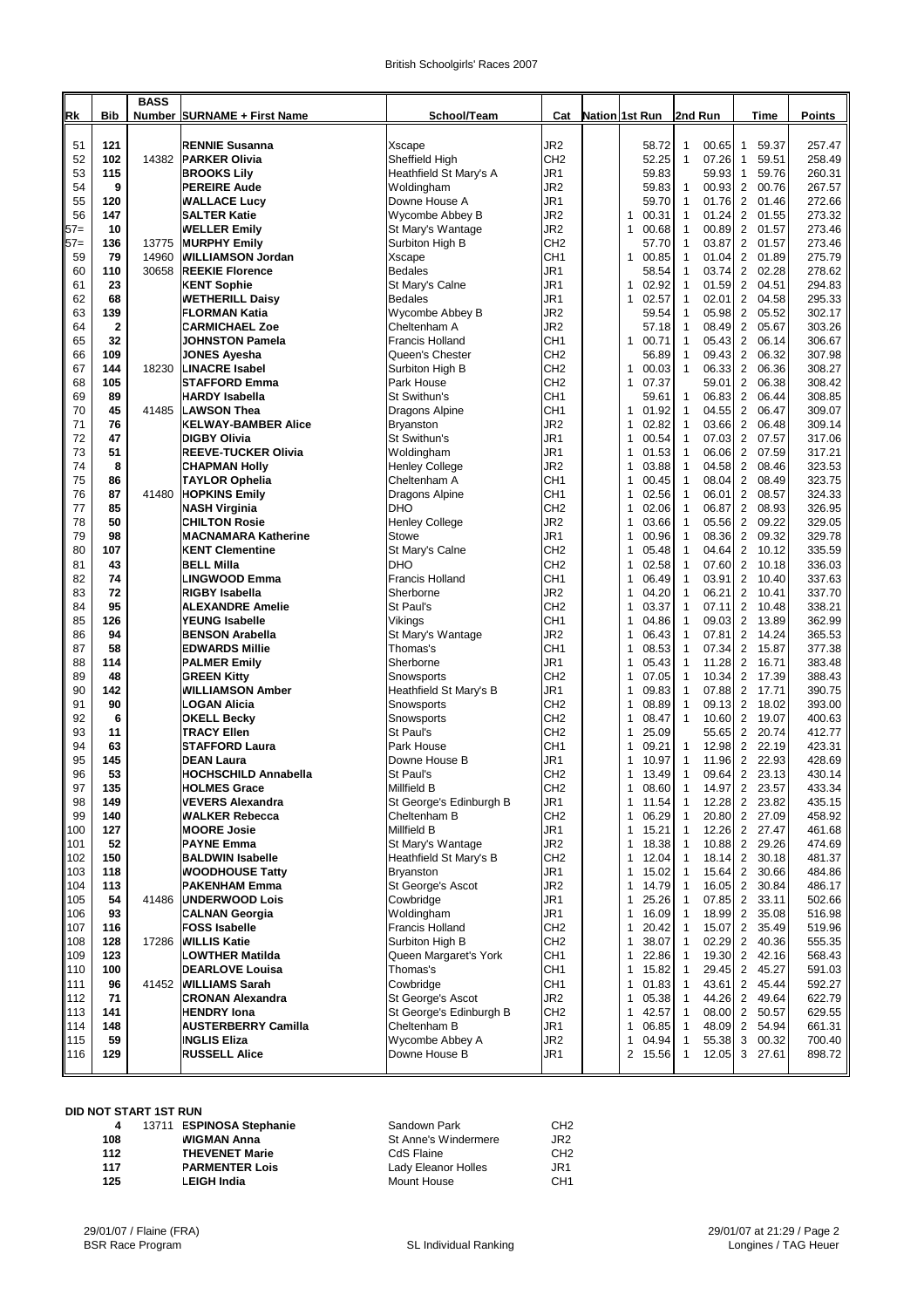|    |     | <b>BASS</b>                   |                                                 |                                       |                 |                |         |                |      |               |
|----|-----|-------------------------------|-------------------------------------------------|---------------------------------------|-----------------|----------------|---------|----------------|------|---------------|
| Rk | Bib |                               | Number SURNAME + First Name                     | School/Team                           | Cat             | Nation 1st Run |         | 2nd Run        | Time | <b>Points</b> |
|    |     |                               |                                                 |                                       |                 |                |         |                |      |               |
|    |     |                               |                                                 |                                       |                 |                |         |                |      |               |
|    |     | DID NOT FINISH 1ST RUN        |                                                 |                                       |                 |                |         |                |      |               |
|    | 26  |                               | 17171 WYLD Rachel                               | <b>Bedales</b>                        | JR <sub>1</sub> |                |         |                |      |               |
|    | 40  |                               | 30452 RENNIE Amanda                             | St George's Edinburgh A               | JR <sub>1</sub> |                |         |                |      |               |
|    | 88  |                               | 17196 CAREW Jojo                                | Sandown Park                          | CH <sub>2</sub> |                |         |                |      |               |
|    | 106 |                               | <b>AGNEW Clarissa</b>                           | St Mary's Ascot                       | CH <sub>2</sub> |                |         |                |      |               |
|    | 124 |                               | <b>ROBERTSON Joanna</b>                         | St George's Edinburgh A               | JR1             |                |         |                |      |               |
|    |     | <b>DISQUALIFIED 1ST RUN</b>   |                                                 |                                       |                 |                |         |                |      |               |
|    | 1   |                               |                                                 | <b>DHO</b>                            | CH <sub>2</sub> |                |         |                |      |               |
|    |     |                               | <b>BELL Hollie</b>                              |                                       |                 |                | Gate    | 14             |      |               |
|    | 5   |                               | <b>MILLARD-BOURNE Alice</b>                     | St Swithun's                          | CH <sub>1</sub> |                | Gate 14 |                |      |               |
|    | 19  |                               | <b>JACKSON Francesca</b>                        | Millfield A                           | JR <sub>2</sub> |                | Gate    | 8              |      |               |
|    | 21  |                               | <b>SIMPSON Emma</b>                             | Park House                            | CH <sub>1</sub> |                | Gate 26 |                |      |               |
|    | 22  |                               | <b>THOMSON Annabelle</b>                        | St Mary's Ascot                       | JR1             |                | Gate 26 |                |      |               |
|    | 28  |                               | <b>DONZEL Myrtille</b>                          | <b>CdS Flaine</b>                     | CH <sub>2</sub> |                | Gate    | -18            |      |               |
|    | 35  |                               | 17724 McFADDEN Katherine                        | South Hampstead High                  | CH <sub>2</sub> |                | Gate 26 |                |      |               |
|    | 83  |                               | <b>YEOWARD Rosie</b>                            | Mount House                           | CH <sub>1</sub> |                | Gate    | 19             |      |               |
|    | 91  |                               | <b>GOODWIN Lara</b>                             | Abbey Gate College                    | CH <sub>2</sub> |                | Gate    | 20             |      |               |
|    | 122 |                               | <b>MAYNARD Lucy</b>                             | <b>BARSC</b>                          | CH <sub>1</sub> |                | Gate    | $\overline{7}$ |      |               |
|    | 134 |                               | <b>PIRONTI Sofia</b>                            | Heathfield St Mary's B                | JR1             |                | Gate    | 8              |      |               |
|    | 143 |                               | <b>PATEL Karupa</b>                             | <b>Millfield B</b>                    | JR <sub>1</sub> |                | Gate    | 8              |      |               |
|    |     | DID NOT START 2ND RUN         |                                                 |                                       |                 |                |         |                |      |               |
|    | 103 |                               | <b>FITZROY-STONE Alex</b>                       | Millfield A                           | JR <sub>1</sub> |                |         |                |      |               |
|    | 146 |                               |                                                 |                                       | JR <sub>1</sub> |                |         |                |      |               |
|    | 73  |                               | <b>PFLUGER Tanya</b><br><b>KREFTING Natasha</b> | Aiglon College B                      | JR1             |                |         |                |      |               |
|    | 61  |                               | <b>KNOTT Adelaide</b>                           | Heathfield St Mary's A<br>Millfield A | JR <sub>2</sub> |                |         |                |      |               |
|    | 28  |                               | <b>DONZEL Myrtille</b>                          | CdS Flaine                            | CH <sub>2</sub> |                |         |                |      |               |
|    | 4   |                               |                                                 |                                       | CH <sub>2</sub> |                |         |                |      |               |
|    | 125 |                               | 13711 ESPINOSA Stephanie<br><b>LEIGH India</b>  | Sandown Park<br><b>Mount House</b>    | CH <sub>1</sub> |                |         |                |      |               |
|    |     |                               |                                                 |                                       |                 |                |         |                |      |               |
|    | 112 |                               | <b>THEVENET Marie</b>                           | <b>CdS Flaine</b>                     | CH <sub>2</sub> |                |         |                |      |               |
|    |     | <b>DID NOT FINISH 2ND RUN</b> |                                                 |                                       |                 |                |         |                |      |               |
|    | 69  |                               | 13137 MURPHY Alice                              | Surbiton High A                       | JR1             |                |         |                |      |               |
|    | 31  |                               | <b>BROOKS Florence</b>                          | Heathfield St Mary's A                | JR <sub>1</sub> |                |         |                |      |               |
|    | 77  |                               | 17377 SMITH Harriet                             | South Hampstead High                  | JR <sub>1</sub> |                |         |                |      |               |
|    |     |                               |                                                 |                                       |                 |                |         |                |      |               |
|    |     | <b>DISQUALIFIED 2ND RUN</b>   |                                                 |                                       |                 |                |         |                |      |               |
|    | 21  |                               | <b>SIMPSON Emma</b>                             | Park House                            | CH <sub>1</sub> |                | Gate 39 |                |      |               |
|    | 38  |                               | 14096 FRANCIS-VENEZIA Elizabeth                 | <b>BARSC</b>                          | JR1             |                | Gate 39 |                |      |               |
|    | 44  |                               | <b>GILLON-LIVESEY Alexandra</b>                 | Cheltenham A                          | JR1             |                | Gate 27 |                |      |               |
|    | 92  |                               | <b>DABORN Hannah</b>                            | <b>Henley College</b>                 | JR <sub>2</sub> |                | Gate 41 |                |      |               |
|    | 104 |                               | <b>PARKER Grace</b>                             | Aiglon College A                      | JR1             |                | Gate 4  |                |      |               |
|    | 137 |                               | <b>SYKES Marina</b>                             | Downe House B                         | JR1             |                | Gate 11 |                |      |               |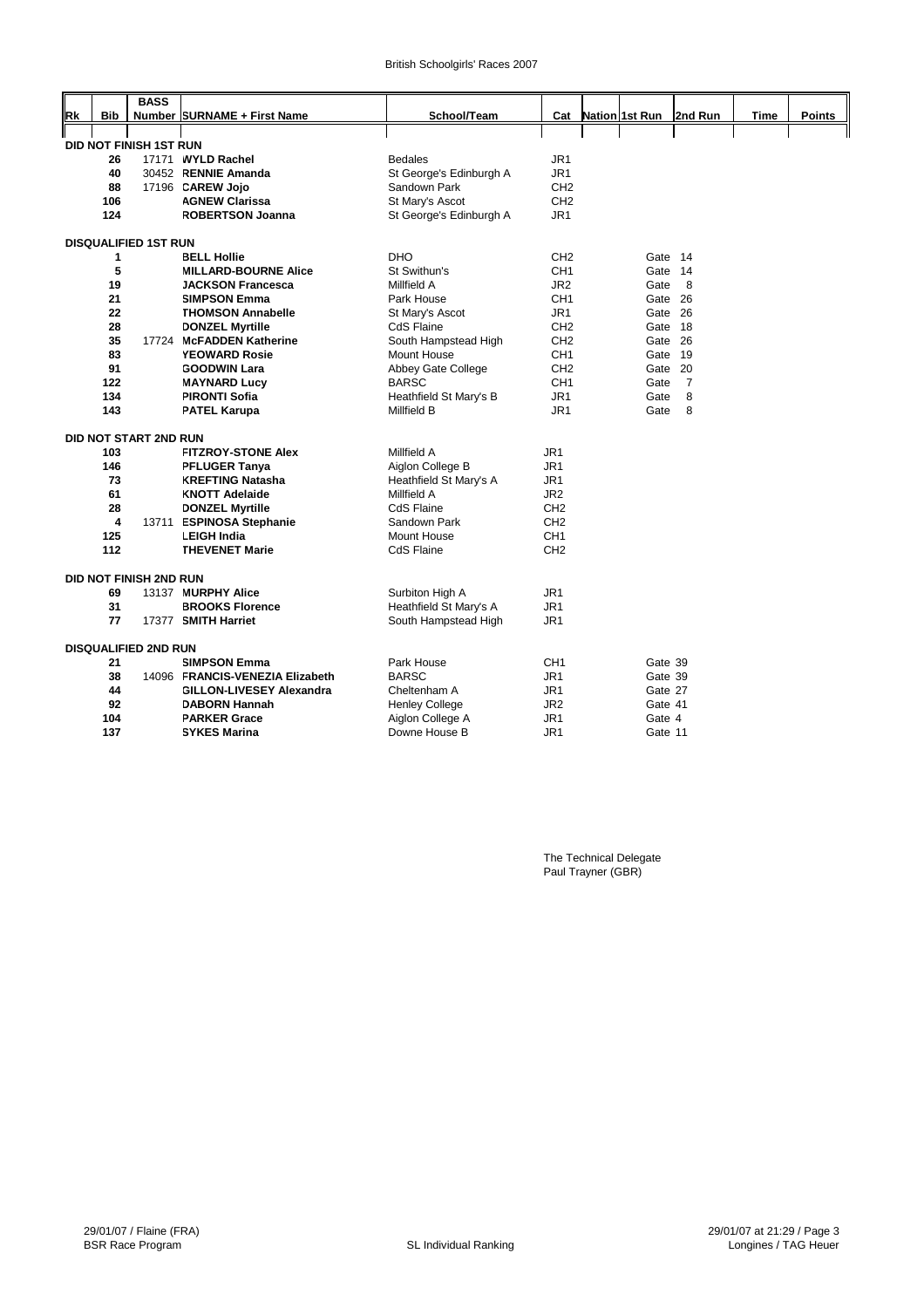

### Slalom 1 Girls - Team Competition Official Results

|                | L S                  | Ð           |                                                                                          |                                                |                                    | $F = 610$     |                             |                       |
|----------------|----------------------|-------------|------------------------------------------------------------------------------------------|------------------------------------------------|------------------------------------|---------------|-----------------------------|-----------------------|
| Rk             |                      | <b>BASS</b> | <b>Bib Number SURNAME + First Name</b>                                                   | School/Team                                    | Cat                                | <b>Nation</b> | Individual<br><b>Points</b> | Team<br><b>Points</b> |
| 1              | 33<br>75             |             | 12357 SIMONDS Francesca<br>13027 DIXON Kirsty                                            | Lady Eleanor Holles<br>Lady Eleanor Holles     | JR1<br>CH <sub>2</sub>             |               | 0.00<br>82.41               | 82.41                 |
| $\overline{2}$ | 117<br>18            |             | <b>PARMENTER Lois</b><br>14383 PARKER Hannah                                             | Lady Eleanor Holles<br>Sheffield High          | JR <sub>1</sub><br>JR2             |               | 37.86                       | 124.48                |
|                | 60<br>102            |             | 14381 PARKER Heidi<br>14382 PARKER Olivia                                                | Sheffield High<br>Sheffield High               | JR <sub>1</sub><br>CH <sub>2</sub> |               | 86.62<br>258.49             |                       |
| 3              | 13<br>55             |             | 13766 EVANS Emily<br>14713 ASKEW Alexandra                                               | Rochester<br>Rochester                         | CH <sub>1</sub><br>CH <sub>2</sub> |               | 46.15<br>83.93              | 130.08                |
| 4              | 97<br>42             |             | 13765 EVANS Charlotte<br>13454 PALFREY Elizabeth                                         | Rochester<br>Vikings                           | JR1<br>JR <sub>1</sub>             |               | 127.17<br>31.83             | 138.22                |
|                | 84<br>126            |             | 11450 PHILIPS Carly<br><b>YEUNG Isabelle</b>                                             | Vikings<br>Vikings                             | JR <sub>2</sub><br>CH <sub>1</sub> |               | 106.39<br>362.99            |                       |
| 5              | 15<br>57             |             | 11919 BARKER Fern<br>14872 BULLEN Julia Michelle                                         | Kandahar<br>Kandahar                           | JR <sub>1</sub><br>JR <sub>2</sub> |               | 49.71<br>98.98              | 148.69                |
| 6              | 99<br>25             |             | 4944 HATCHER Kirsty<br>13134 OKELL Abi                                                   | Kandahar<br>Queen's Chester                    | JR <sub>1</sub><br>JR <sub>2</sub> |               | 146.29<br>92.80             | 202.17                |
|                | 67<br>109            |             | 13002 CAMPBELL-WOODWARD Lucy<br><b>JONES Ayesha</b>                                      | Queen's Chester<br>Queen's Chester             | JR2<br>CH <sub>2</sub>             |               | 109.37<br>307.98            |                       |
| $\overline{7}$ | 27                   |             | 13814 GREENHALGH Eloise                                                                  | Surbiton High A                                | CH <sub>2</sub>                    |               | 68.75                       | 256.02                |
| 8              | 111<br>69<br>66      |             | 17413 POCOCK Emily<br>13137 MURPHY Alice                                                 | Surbiton High A<br>Surbiton High A             | CH <sub>2</sub><br>JR1             |               | 187.27                      |                       |
|                | 24                   |             | LAWLESS Kate<br>17690 KIRK Rachael                                                       | St Anne's Windermere<br>St Anne's Windermere   | JR <sub>2</sub><br>CH <sub>1</sub> |               | 117.44<br>194.32            | 311.76                |
| 9              | 108<br>36            |             | <b>WIGMAN Anna</b><br>17276 VAN DE WIEL Piera                                            | St Anne's Windermere<br>Downe House A          | JR <sub>2</sub><br>CH <sub>1</sub> |               | 155.08                      | 317.64                |
|                | 78<br>120            |             | <b>JOHNSTON Georgina</b><br><b>WALLACE Lucy</b>                                          | Downe House A<br>Downe House A                 | JR <sub>1</sub><br>JR1             |               | 162.56<br>272.66            |                       |
| 10             | 39<br>81             |             | 14103 MILLER Violet<br>14104 MILLER Daisy                                                | Queen Margaret's York<br>Queen Margaret's York | CH <sub>1</sub><br>CH <sub>1</sub> |               | 149.77<br>168.09            | 317.86                |
| 11             | 123<br>131           |             | <b>LOWTHER Matilda</b><br>14582 SASSOON Sasha                                            | Queen Margaret's York<br>Wycombe Abbey B       | CH <sub>1</sub><br>JR <sub>1</sub> |               | 568.43<br>85.10             | 358.42                |
|                | 147<br>139           |             | <b>SALTER Katie</b><br><b>FLORMAN Katia</b>                                              | Wycombe Abbey B<br>Wycombe Abbey B             | JR <sub>2</sub><br>JR <sub>2</sub> |               | 273.32<br>302.17            |                       |
| 12             | $\overline{7}$<br>49 |             | 13530 CAMPBELL-WOODWARD Stephanie Abbey Gate College<br><b>GARDNER-STOCKLEY Georgina</b> | <b>Abbey Gate College</b>                      | JR1<br>CH <sub>2</sub>             |               | 118.31<br>243.96            | 362.27                |
| 13             | 91<br>37             |             | <b>GOODWIN Lara</b><br>13655 FRASER-HAFTER Sophie                                        | Abbey Gate College<br>Xscape                   | CH <sub>2</sub><br>JR2             |               | 111.84                      | 369.31                |
|                | 121<br>79            |             | <b>RENNIE Susanna</b><br>14960 WILLIAMSON Jordan                                         | Xscape<br>Xscape                               | JR <sub>2</sub><br>CH <sub>1</sub> |               | 257.47<br>275.79            |                       |
| 14             | 130<br>138           |             | <b>LEES Gabriel</b><br><b>DUBOIS Charlotte</b>                                           | Aiglon College B<br>Aiglon College B           | JR <sub>1</sub><br>JR1             |               | 153.05<br>243.88            | 396.93                |
|                | 146                  |             | <b>PFLUGER Tanya</b>                                                                     | Aiglon College B                               | JR1                                |               |                             |                       |
| 15             | 17<br>101            |             | <b>ZAFIRIOU Livia</b><br><b>DAVIE Samantha</b>                                           | Wycombe Abbey A<br>Wycombe Abbey A             | JR <sub>2</sub><br>JR1             |               | 183.86<br>232.04            | 415.90                |
| 16             | 59<br>3              |             | <b>INGLIS Eliza</b><br>41195 THOMAS Jeni                                                 | Wycombe Abbey A<br>Dragons Alpine              | JR <sub>2</sub><br>CH <sub>2</sub> |               | 700.40<br>121.00            | 430.07                |
|                | 45<br>87             |             | 41485 LAWSON Thea<br>41480 HOPKINS Emily                                                 | Dragons Alpine<br>Dragons Alpine               | CH <sub>1</sub><br>CH <sub>1</sub> |               | 309.07<br>324.33            |                       |
| 17             | 20<br>62             |             | <b>STEVENSON Elizabeth</b><br><b>HAWRYLYSHYN Xena</b>                                    | Aiglon College A<br>Aiglon College A           | JR1<br>JR1                         |               | 209.95<br>222.45            | 432.40                |
| 18             | 104<br>56            |             | <b>PARKER Grace</b><br><b>BREITMEYER Georgina</b>                                        | Aiglon College A<br>Stowe                      | JR1<br>JR1                         |               | 203.77                      | 451.58                |
|                | 14<br>98             |             | <b>CRISP Chloe</b><br><b>MACNAMARA Katherine</b>                                         | Stowe<br><b>Stowe</b>                          | JR1<br>JR1                         |               | 247.81<br>329.78            |                       |
| 19             | 132<br>140           |             | 12119 OVENDEN Stephanie<br><b>WALKER Rebecca</b>                                         | Cheltenham B<br>Cheltenham B                   | JR2<br>CH <sub>2</sub>             |               | 7.92<br>458.92              | 466.84                |
| 20             | 148<br>34            |             | <b>AUSTERBERRY Camilla</b><br><b>HARTLEY Tamsin</b>                                      | Cheltenham B<br>Bryanston                      | JR1<br>JR1                         |               | 661.31<br>200.79            | 509.93                |
|                | 76<br>118            |             | <b>KELWAY-BAMBER Alice</b><br><b>WOODHOUSE Tatty</b>                                     | Bryanston<br><b>Bryanston</b>                  | JR <sub>2</sub><br>JR1             |               | 309.14<br>484.86            |                       |
| 21             | 30<br>72             |             | <b>CAIRNS India</b><br>RIGBY Isabella                                                    | Sherborne<br>Sherborne                         | JR1<br>JR2                         |               | 194.83<br>337.70            | 532.53                |
|                | 114                  |             | <b>PALMER Emily</b>                                                                      | Sherborne                                      | JR1                                |               | 383.48                      |                       |
| 22             | 65<br>23             |             | <b>THOMPSON Hannah</b><br><b>KENT Sophie</b>                                             | St Mary's Calne<br>St Mary's Calne             | CH <sub>2</sub><br>JR1             |               | 253.11<br>294.83            | 547.94                |
| 23             | 107<br>110           |             | <b>KENT Clementine</b><br>30658 REEKIE Florence                                          | St Mary's Calne<br><b>Bedales</b>              | CH <sub>2</sub><br>JR1             |               | 335.59<br>278.62            | 573.95                |
|                | 68<br>26             |             | <b>WETHERILL Daisy</b><br>17171 WYLD Rachel                                              | <b>Bedales</b><br><b>Bedales</b>               | JR1<br>JR1                         |               | 295.33                      |                       |
| 24             | 136<br>144           |             | 13775 MURPHY Emily<br>18230 LINACRE Isabel                                               | Surbiton High B<br>Surbiton High B             | CH <sub>2</sub><br>CH <sub>2</sub> |               | 273.46<br>308.27            | 581.73                |
| 25             | 128<br>9             |             | 17286 WILLIS Katie<br><b>PEREIRE Aude</b>                                                | Surbiton High B<br>Woldingham                  | CH <sub>2</sub><br>JR <sub>2</sub> |               | 555.35<br>267.57            | 584.78                |
|                | 51<br>93             |             | <b>REEVE-TUCKER Olivia</b><br><b>CALNAN Georgia</b>                                      | Woldingham<br>Woldingham                       | JR1<br>JR1                         |               | 317.21<br>516.98            |                       |
| 26             | 16<br>58             |             | 14779 OPZOOMER Alyssa<br><b>EDWARDS Millie</b>                                           | Thomas's<br>Thomas's                           | CH <sub>1</sub><br>CH1             |               | 217.58<br>377.38            | 594.96                |
|                | 100                  |             | <b>DEARLOVE Louisa</b>                                                                   | Thomas's                                       | CH <sub>1</sub>                    |               | 591.03                      |                       |